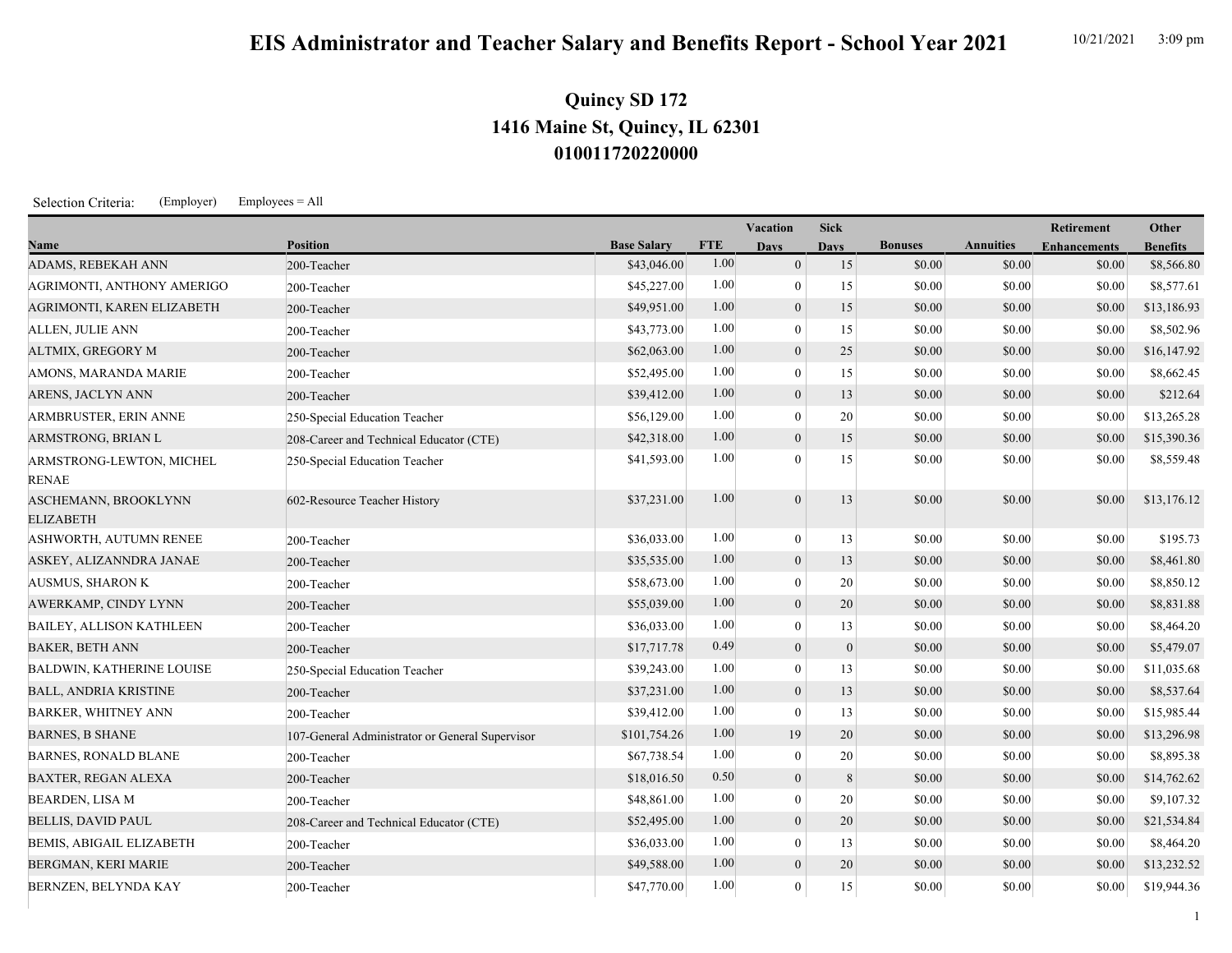|                                             |                                |                    |            | Vacation         | <b>Sick</b>      |                |                  | Retirement          | Other           |
|---------------------------------------------|--------------------------------|--------------------|------------|------------------|------------------|----------------|------------------|---------------------|-----------------|
| Name                                        | <b>Position</b>                | <b>Base Salary</b> | <b>FTE</b> | <b>Days</b>      | <b>Days</b>      | <b>Bonuses</b> | <b>Annuities</b> | <b>Enhancements</b> | <b>Benefits</b> |
| <b>BESWICK, ERYN REBECCA</b>                | 152-Special Education Director | \$100,489.63       | 1.00       | 24               | 15               | \$0.00         | \$0.00           | \$0.00              | \$8,726.22      |
| <b>BETZ, SARA TRIPP</b>                     | 200-Teacher                    | \$53,948.00        | 1.00       | $\boldsymbol{0}$ | 20               | \$0.00         | \$0.00           | \$0.00              | \$8,826.48      |
| BEYER, LORI J                               | 200-Teacher                    | \$53,948.00        | 1.00       | $\boldsymbol{0}$ | 20               | \$0.00         | \$0.00           | \$0.00              | \$13,254.36     |
| <b>BIGELOW, CHING-FEN</b>                   | 200-Teacher                    | \$50,314.00        | 1.00       | $\mathbf{0}$     | 15               | \$0.00         | \$0.00           | \$0.00              | \$15,430.32     |
| <b>BISWELL, LORI MARIE</b>                  | 200-Teacher                    | \$56,491.00        | 1.00       | $\boldsymbol{0}$ | 13               | \$0.00         | \$0.00           | \$0.00              | \$7,924.68      |
| <b>BLATTNER, RENEE F</b>                    | 200-Teacher                    | \$56,491.00        | 1.00       | $\mathbf{0}$     | 20               | \$0.00         | \$0.00           | \$0.00              | \$7,924.68      |
| BLEICHNER, BRITTANY MARIE                   | 200-Teacher                    | \$40,501.00        | 1.00       | $\mathbf{0}$     | 13               | \$0.00         | \$0.00           | \$0.00              | \$8,554.08      |
| <b>BLEWETT, MICHAEL KEVIN</b>               | 200-Teacher                    | \$35,535.00        | 1.00       | $\bf{0}$         | $\boldsymbol{0}$ | \$0.00         | \$0.00           | \$0.00              | \$193.32        |
| BLICKHAN, TORI NICHOLE                      | 200-Teacher                    | \$36,033.00        | 1.00       | $\boldsymbol{0}$ | 13               | \$0.00         | \$0.00           | \$0.00              | \$195.72        |
| <b>BOKER, TONYA LOUISE</b>                  | 250-Special Education Teacher  | \$52,132.00        | 1.00       | $\mathbf{0}$     | 15               | \$0.00         | \$0.00           | \$0.00              | \$8,544.72      |
| <b>BONNESS, BRUCE ROBERT</b>                | 200-Teacher                    | \$50,314.00        | 1.00       | $\boldsymbol{0}$ | 20               | \$0.00         | \$0.00           | \$0.00              | \$8,651.52      |
| <b>BONNESS, KELLY JO</b>                    | 200-Teacher                    | \$49,224.00        | 1.00       | $\boldsymbol{0}$ | 15               | \$0.00         | \$0.00           | \$0.00              | \$13,183.32     |
| BOSSLER, ASHLEY LYNN                        | 250-Special Education Teacher  | \$35,535.00        | 1.00       | $\mathbf{0}$     | 13               | \$0.00         | \$0.00           | \$0.00              | \$193.31        |
| BOTTORFF, AMY SUSAN                         | 200-Teacher                    | \$47,770.00        | 1.00       | $\bf{0}$         | 15               | \$0.00         | \$0.00           | \$0.00              | \$8,522.88      |
| <b>BOWEN, SHANTI</b>                        | 250-Special Education Teacher  | \$38,866.00        | 1.00       | $\boldsymbol{0}$ | 13               | \$0.00         | \$0.00           | \$0.00              | \$8,478.36      |
| BOZARTH, ERIN ELIZABETH                     | 250-Special Education Teacher  | \$43,046.00        | 1.00       | $\mathbf{0}$     | 13               | \$0.00         | \$0.00           | \$0.00              | \$8,499.36      |
| BRASSFIELD, MARK A                          | 200-Teacher                    | \$52,858.00        | 1.00       | $\mathbf{0}$     | 20               | \$0.00         | \$0.00           | \$0.00              | \$17,154.40     |
| BREEN, JOSHUA THOMAS                        | 200-Teacher                    | \$36,033.00        | 1.00       | $\boldsymbol{0}$ | 13               | \$0.00         | \$0.00           | \$0.00              | \$195.72        |
| BRENNAN, SHELBY LEE                         | 200-Teacher                    | \$35,535.00        | 1.00       | $\mathbf{0}$     | 13               | \$0.00         | \$0.00           | \$0.00              | \$193.32        |
| <b>BREWER, TIFFANY A</b>                    | 200-Teacher                    | \$53,585.00        | 1.00       | $\bf{0}$         | 15               | \$0.00         | \$0.00           | \$0.00              | \$8,552.04      |
| BRIDAL, RONALD WARREN                       | 200-Teacher                    | \$49,951.00        | 1.00       | $\boldsymbol{0}$ | 15               | \$0.00         | \$0.00           | \$0.00              | \$8,533.80      |
| BRINKMAN, RHONDA K                          | 200-Teacher                    | \$58,673.00        | 1.00       | $\mathbf{0}$     | 25               | \$0.00         | \$0.00           | \$0.00              | \$8,644.92      |
| <b>BROEKEMEIER, NIKLOS MERLIN</b>           | 200-Teacher                    | \$48,497.00        | 1.00       | $\boldsymbol{0}$ | 15               | \$0.00         | \$0.00           | \$0.00              | \$8,526.60      |
| BROWN, DAVID EDWARD                         | 200-Teacher                    | \$59,807.00        | 1.00       | $\boldsymbol{0}$ | 25               | \$0.00         | \$0.00           | \$0.00              | \$12,326.39     |
| BROWNING, NICOLE M                          | 200-Teacher                    | \$51,767.00        | 1.00       | $\mathbf{0}$     | 20               | \$0.00         | \$0.00           | \$0.00              | \$20,675.64     |
| <b>BUCKLEY, DAVID A</b>                     | 200-Teacher                    | \$47,770.00        | 1.00       | $\bf{0}$         | 15               | \$0.00         | \$0.00           | \$0.00              | \$8,795.52      |
| BUCKLEY, MEGHAN MICHAEL                     | 200-Teacher                    | \$44,864.00        | 1.00       | $\boldsymbol{0}$ | 15               | \$0.00         | \$0.00           | \$0.00              | \$12,251.64     |
| BUETTNER, KELLY MARIE                       | 200-Teacher                    | \$42,318.00        | 1.00       | $\boldsymbol{0}$ | 15               | \$0.00         | \$0.00           | \$0.00              | \$13,259.85     |
| <b>BUGH-CROW, ROYAL SUNSET</b>              | 250-Special Education Teacher  | \$37,231.00        | 1.00       | $\mathbf{0}$     | 13               | \$0.00         | \$0.00           | \$0.00              | \$8,537.64      |
| BUNCH, CYNTHIA SHIERLING                    | 200-Teacher                    | \$46,317.00        | 1.00       | $\overline{0}$   | 15               | \$0.00         | \$0.00           | \$0.00              | \$8,788.32      |
| BURGE, SAMANTHA JORDAN                      | 200-Teacher                    | \$37,231.00        | $1.00\,$   | $\theta$         | 13               | \$0.00         | \$0.00           | \$0.00              | \$8,470.20      |
| BURGHART, CHERYL LEE                        | 200-Teacher                    | \$52,495.00        | 1.00       | $\theta$         | 20               | \$0.00         | \$0.00           | \$0.00              | \$21,455.64     |
| BURTON, CHRISTINA EVELYN<br><b>MICHELLE</b> | 200-Teacher                    | \$35,535.00        | 1.00       | $\mathbf{0}$     | 13               | \$0.00         | \$0.00           | \$0.00              | \$21,370.92     |
| <b>BUSS, JENNIFER REBECCA</b>               | 200-Teacher                    | \$38,684.00        | 1.00       | $\boldsymbol{0}$ | 13               | \$0.00         | \$0.00           | \$0.00              | \$7,835.64      |
| CAIN, PAIGE TAYLA                           | 250-Special Education Teacher  | \$36,734.00        | 1.00       | $\mathbf{0}$     | 13               | \$0.00         | \$0.00           | \$0.00              | \$13,173.64     |
| CAIN, ROBIN L                               | 250-Special Education Teacher  | \$59,763.00        | 1.00       | 0                | 20               | \$0.00         | \$0.00           | \$0.00              | \$8,855.52      |
| CALVIN, JACOB RHEN                          | 200-Teacher                    | \$36,033.00        | $1.00\,$   | $\boldsymbol{0}$ | 13               | \$0.00         | \$0.00           | \$0.00              | \$195.72        |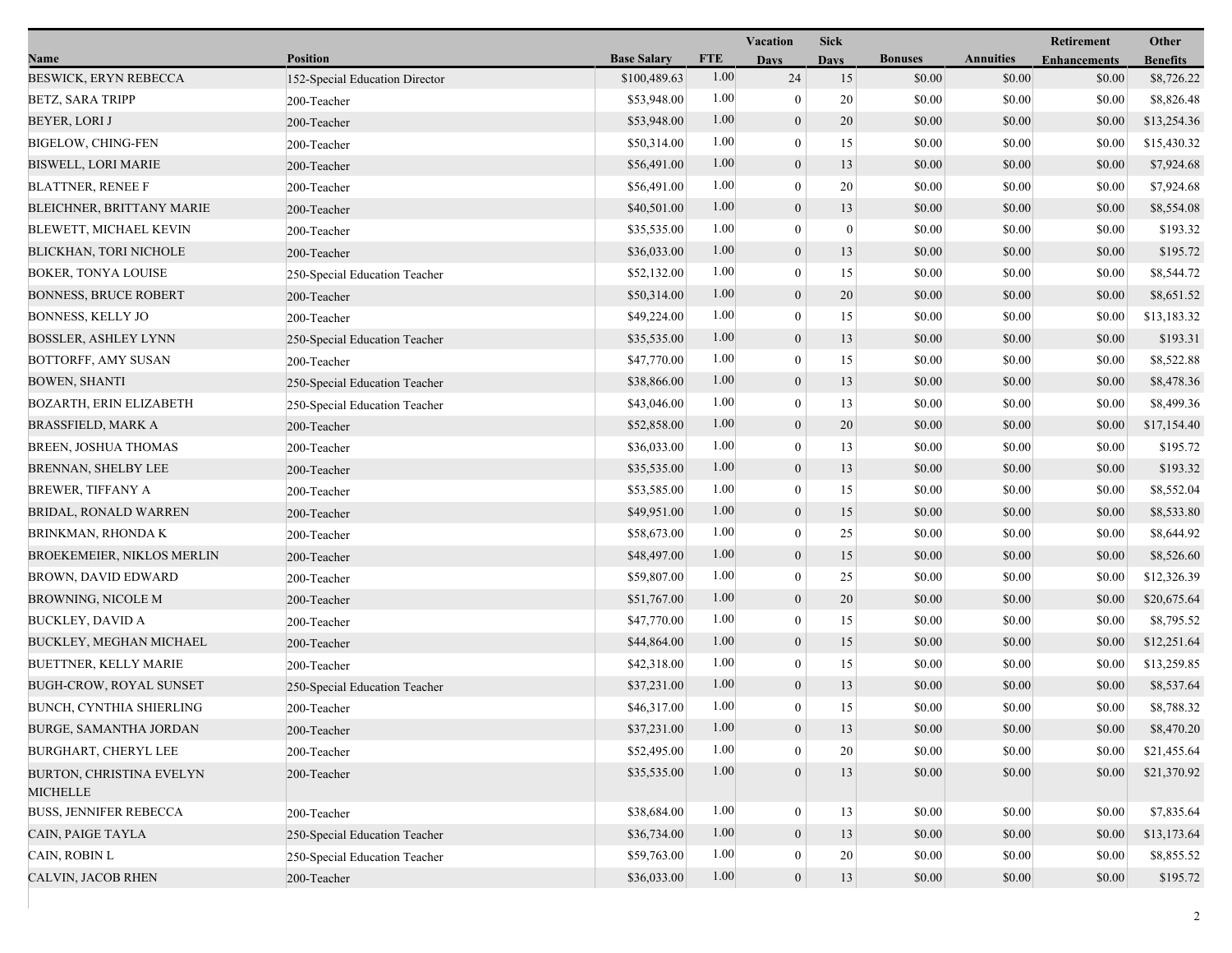|                               |                                             |                    |            | Vacation         | <b>Sick</b>      |                |                  | Retirement          | Other           |
|-------------------------------|---------------------------------------------|--------------------|------------|------------------|------------------|----------------|------------------|---------------------|-----------------|
| Name                          | <b>Position</b>                             | <b>Base Salary</b> | <b>FTE</b> | <b>Days</b>      | <b>Davs</b>      | <b>Bonuses</b> | <b>Annuities</b> | <b>Enhancements</b> | <b>Benefits</b> |
| CAMERON, RILEY JAMES          | 200-Teacher                                 | \$15,705.75        | 0.44       | $\mathbf{0}$     | 6                | \$0.00         | \$0.00           | \$0.00              | \$86.34         |
| CAMPBELL, TORI DANIELLE       | 200-Teacher                                 | \$42,682.00        | 1.00       | $\boldsymbol{0}$ | 13               | \$0.00         | \$0.00           | \$0.00              | \$8,613.36      |
| CANN, SANDRA L                | 201-Reading Teacher                         | \$57,582.00        | 1.00       | $\mathbf{0}$     | 20               | \$0.00         | \$0.00           | \$0.00              | \$21,481.08     |
| CANNADY, LAUREN LEE           | 200-Teacher                                 | \$37,959.00        | 1.00       | $\boldsymbol{0}$ | 13               | \$0.00         | \$0.00           | \$0.00              | \$8,541.36      |
| <b>CARLSON, TAYLOR LAINE</b>  | 200-Teacher                                 | \$37,231.00        | 1.00       | $\mathbf{0}$     | 13               | \$0.00         | \$0.00           | \$0.00              | \$8,470.20      |
| CARPER, AMY SUE               | 200-Teacher                                 | \$39,548.00        | 1.00       | $\boldsymbol{0}$ | $\mathbf{0}$     | \$0.00         | \$0.00           | \$0.00              | \$8,549.28      |
| CARROLL, FRAYA L              | 200-Teacher                                 | \$39,412.00        | 1.00       | $\mathbf{0}$     | 13               | \$0.00         | \$0.00           | \$0.00              | \$8,548.56      |
| CEARLOCK, CHARLOTTE ANN       | 606-Resource Teacher Math                   | \$41,955.00        | 1.00       | $\mathbf{0}$     | 13               | \$0.00         | \$0.00           | \$0.00              | \$225.36        |
| CHATFIELD, SCOTTIE CHEYENNE   | 250-Special Education Teacher               | \$41,229.00        | 1.00       | $\boldsymbol{0}$ | 13               | \$0.00         | \$0.00           | \$0.00              | \$8,490.24      |
| CHENEY, SHANNON MARIE         | 200-Teacher                                 | \$43,046.00        | 1.00       | $\boldsymbol{0}$ | 13               | \$0.00         | \$0.00           | \$0.00              | \$8,772.00      |
| CHRISTENSEN, MARY P           | 200-Teacher                                 | \$61,216.00        | 1.00       | $\mathbf{0}$     | 20               | \$0.00         | \$0.00           | \$0.00              | \$16,143.72     |
| CHRISTNER, LORI ANN           | 250-Special Education Teacher               | \$63,218.00        | 1.00       | $\boldsymbol{0}$ | $\boldsymbol{0}$ | \$0.00         | \$0.00           | \$0.00              | \$7,316.08      |
| CLARK, JAROD LEIGH            | 200-Teacher                                 | \$45,589.00        | 1.00       | $\mathbf{0}$     | 15               | \$0.00         | \$0.00           | \$0.00              | \$21,421.20     |
| CLOPPER, KATIE A              | 250-Special Education Teacher               | \$41,229.00        | 1.00       | $\mathbf{0}$     | 13               | \$0.00         | \$0.00           | \$0.00              | \$8,557.68      |
| COBB, ERICA ASHLEY            | 200-Teacher                                 | \$40,137.00        | 1.00       | $\boldsymbol{0}$ | 13               | \$0.00         | \$0.00           | \$0.00              | \$13,137.84     |
| COBB, MICHELLE LYNN           | 200-Teacher                                 | \$54,675.00        | 1.00       | $\mathbf{0}$     | 20               | \$0.00         | \$0.00           | \$0.00              | \$8,624.88      |
| CODD BOWER, CATHERINE E       | 208-Career and Technical Educator (CTE)     | \$41,955.00        | 1.00       | $\mathbf{0}$     | $\mathbf{0}$     | \$0.00         | \$0.00           | \$0.00              | \$15,998.28     |
| COLOMBO, HEATHER LEIGH        | 200-Teacher                                 | \$8,022.32         | 0.17       | $\boldsymbol{0}$ | $\mathbf{0}$     | \$0.00         | \$0.00           | \$0.00              | \$0.00          |
| COOK, ERINK                   | 200-Teacher                                 | \$37,231.00        | 1.00       | $\overline{0}$   | 13               | \$0.00         | \$0.00           | \$0.00              | \$201.72        |
| COOK, STACEY MARIE            | 201-Reading Teacher                         | \$49,951.00        | 1.00       | $\mathbf{0}$     | 15               | \$0.00         | \$0.00           | \$0.00              | \$265.32        |
| <b>CORNWELL, CAROL SUE</b>    | 607-Resource Teacher Science (all sciences) | \$36,382.00        | 1.00       | $\mathbf{0}$     | 13               | \$0.00         | \$0.00           | \$0.00              | \$21,454.32     |
| CORNWELL, NATALIE S           | 200-Teacher                                 | \$54,312.00        | 1.00       | $\mathbf{0}$     | 20               | \$0.00         | \$0.00           | \$0.00              | \$20,688.36     |
| CORNWELL, PATRICIA S          | 200-Teacher                                 | \$57,947.00        | 1.00       | $\theta$         | 20               | \$0.00         | \$0.00           | \$0.00              | \$8,641.20      |
| COTTRELL, JAMES KEVIN         | 200-Teacher                                 | \$54,675.00        | 1.00       | $\mathbf{0}$     | 20               | \$0.00         | \$0.00           | \$0.00              | \$288.96        |
| COURTIN, MELINDA A            | 250-Special Education Teacher               | \$57,947.00        | 1.00       | $\mathbf{0}$     | 20               | \$0.00         | \$0.00           | \$0.00              | \$305.28        |
| COWMAN, LISA D                | 200-Teacher                                 | \$45,227.00        | 1.00       | $\boldsymbol{0}$ | 15               | \$0.00         | \$0.00           | \$0.00              | \$19,931.64     |
| COX, CHRISTINA FAWN           | 103-Principal                               | \$92,908.52        | 1.00       | $\overline{0}$   | 15               | \$0.00         | \$0.00           | \$0.00              | \$13,252.72     |
| COX, ELIZABETH ERIN           | 200-Teacher                                 | \$43,046.00        | 1.00       | $\boldsymbol{0}$ | 13               | \$0.00         | \$0.00           | \$0.00              | \$8,771.97      |
| CRAMER, SARA NICOLE           | 103-Principal                               | \$88,000.00        | 1.00       | $\mathbf{0}$     | 15               | \$0.00         | \$0.00           | \$0.00              | \$323.71        |
| CRAMSEY, AMANDA O             | 606-Resource Teacher Math                   | \$38,167.00        | 1.00       | $\overline{0}$   | 13               | \$0.00         | \$0.00           | \$0.00              | \$190.80        |
| CRAVEN, MICHELLE LEEANN       | 250-Special Education Teacher               | \$44,136.00        | 1.00       | $\theta$         | 15               | \$0.00         | \$0.00           | \$0.00              | \$13,157.88     |
| CRAWFORD, CHANDRA NICKOLE     | 200-Teacher                                 | \$37,231.00        | 1.00       | $\boldsymbol{0}$ | 13               | \$0.00         | \$0.00           | \$0.00              | \$8,742.84      |
| <b>CRAWFORD, KATIE EILEEN</b> | 200-Teacher                                 | \$37,959.00        | 1.00       | $\theta$         | 13               | \$0.00         | \$0.00           | \$0.00              | \$14,761.26     |
| CRISP, BRANDON T              | 200-Teacher                                 | \$40,501.00        | 1.00       | $\mathbf{0}$     | 13               | \$0.00         | \$0.00           | \$0.00              | \$13,139.76     |
| CROSSAN, KELLY JO             | 200-Teacher                                 | \$55,039.00        | 1.00       | $\theta$         | 20               | \$0.00         | \$0.00           | \$0.00              | \$7,917.36      |
| CURRAN, KELLY ANNE            | 250-Special Education Teacher               | \$44,499.00        | 1.00       | $\mathbf{0}$     | 15               | \$0.00         | \$0.00           | \$0.00              | \$13,212.48     |
| DAILY, CATHERINE RAE          | 200-Teacher                                 | \$35,535.00        | 1.00       | $\mathbf{0}$     | 13               | \$0.00         | \$0.00           | \$0.00              | \$8,461.80      |
| DANCE, BRADLEY D              | 250-Special Education Teacher               | \$51,041.00        | 1.00       | $\boldsymbol{0}$ | 15               | \$0.00         | \$0.00           | \$0.00              | \$10,125.69     |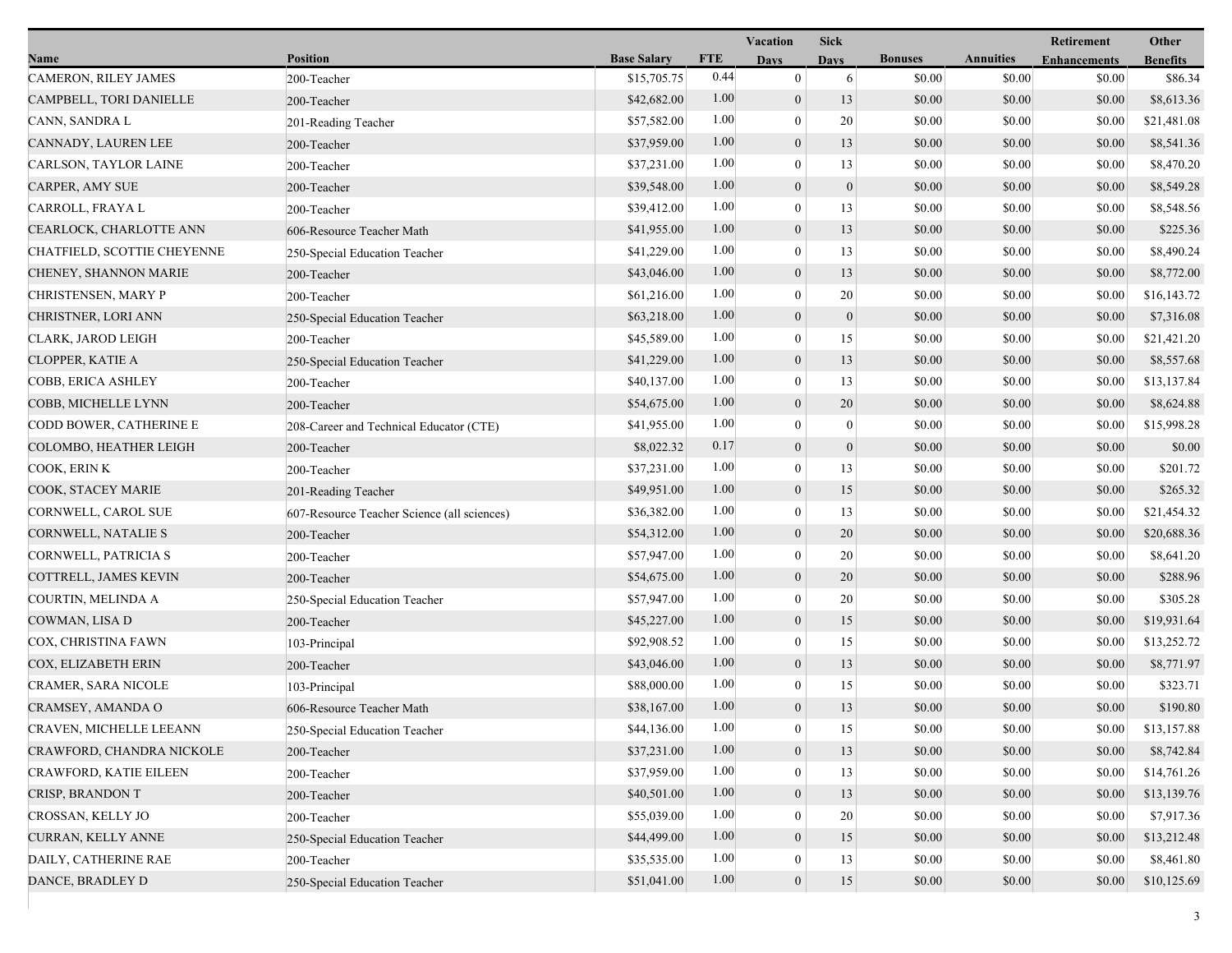|                                  |                                                 |                    |            | <b>Vacation</b>  | <b>Sick</b>      |                |                  | Retirement          | Other           |
|----------------------------------|-------------------------------------------------|--------------------|------------|------------------|------------------|----------------|------------------|---------------------|-----------------|
| Name                             | <b>Position</b>                                 | <b>Base Salary</b> | <b>FTE</b> | <b>Days</b>      | <b>Days</b>      | <b>Bonuses</b> | <b>Annuities</b> | <b>Enhancements</b> | <b>Benefits</b> |
| DAUGHERTY, GAYANNE               | 200-Teacher                                     | \$24,430.50        | 0.50       | $\mathbf{0}$     | 13               | \$0.00         | \$0.00           | \$0.00              | \$137.76        |
| DEEGE, MICHELLE DANIELLE         | 200-Teacher                                     | \$44,136.00        | 1.00       | $\boldsymbol{0}$ | 15               | \$0.00         | \$0.00           | \$0.00              | \$13,210.68     |
| DEGUIDO, CASSANDRA ELEANOR       | 200-Teacher                                     | \$36,734.00        | 1.00       | $\theta$         | $\mathbf{0}$     | \$0.00         | \$0.00           | \$0.00              | \$199.32        |
| DEMOSS, JULIA NICOLE             | 200-Teacher                                     | \$35,535.00        | 1.00       | $\mathbf{0}$     | 13               | \$0.00         | \$0.00           | \$0.00              | \$193.32        |
| DERRICK, AMY SUZANNE             | 200-Teacher                                     | \$49,951.00        | 1.00       | $\overline{0}$   | 15               | \$0.00         | \$0.00           | \$0.00              | \$8,806.44      |
| DETERS, JENNIFER NICOLE          | 200-Teacher                                     | \$42,318.00        | 1.00       | $\theta$         | $\overline{0}$   | \$0.00         | \$0.00           | \$0.00              | \$13,196.16     |
| DEVINE, SARA ANNE                | 200-Teacher                                     | \$35,535.00        | 1.00       | $\overline{0}$   | 13               | \$0.00         | \$0.00           | \$0.00              | \$8,461.80      |
| DICE, AMANDA RENEA               | 200-Teacher                                     | \$38,684.00        | 1.00       | $\boldsymbol{0}$ | 13               | \$0.00         | \$0.00           | \$0.00              | \$209.04        |
| DIETSCH, SHELBY DANIELLE         | 200-Teacher                                     | \$36,734.00        | 1.00       | $\theta$         | 13               | \$0.00         | \$0.00           | \$0.00              | \$8,535.24      |
| DINKHELLER, KIMBERLY L           | 107-General Administrator or General Supervisor | \$94,712.50        | 1.00       | 20               | 20               | \$0.00         | \$0.00           | \$0.00              | \$489.23        |
| DODD, HEATHER LYNNE              | 200-Teacher                                     | \$951.32           | 0.02       | $\theta$         | 13               | \$0.00         | \$0.00           | \$0.00              | \$1,965.06      |
| DOHM, SUZANNE J                  | 200-Teacher                                     | \$49,588.00        | 1.00       | $\overline{0}$   | 20               | \$0.00         | \$0.00           | \$0.00              | \$8,532.00      |
| DOMBROSKI, BENJAMIN D            | 200-Teacher                                     | \$43,410.00        | 1.00       | $\overline{0}$   | 13               | \$0.00         | \$0.00           | \$0.00              | \$21,489.48     |
| DOUGLAS, ANDREW K                | 200-Teacher                                     | \$44,499.00        | 1.00       | $\boldsymbol{0}$ | 15               | \$0.00         | \$0.00           | \$0.00              | \$8,622.48      |
| DOUGLAS, JERRY A                 | 250-Special Education Teacher                   | \$63,715.13        | 1.00       | $\overline{0}$   | 25               | \$0.00         | \$0.00           | \$0.00              | \$334.20        |
| DOUGLAS, JOHN SCOTT              | 104-Assistant Principal                         | \$82,146.82        | 1.00       | $\mathbf{0}$     | 13               | \$0.00         | \$0.00           | \$0.00              | \$17,356.30     |
| DOUGLAS, LINDA KATHRYN           | 201-Reading Teacher                             | \$54,675.00        | 1.00       | $\theta$         | 20               | \$0.00         | \$0.00           | \$0.00              | \$13,257.96     |
| DREASLER, CHERYL ANNE            | 200-Teacher                                     | \$68,995.00        | 1.00       | $\overline{0}$   | 25               | \$0.00         | \$0.00           | \$0.00              | \$8,696.49      |
| DREW, JENNIFER JEAN              | 200-Teacher                                     | \$49,588.00        | 1.00       | $\overline{0}$   | 15               | \$0.00         | \$0.00           | \$0.00              | \$13,237.92     |
| DUSCHINSKY, TYLER J              | 250-Special Education Teacher                   | \$37,439.00        | 1.00       | $\boldsymbol{0}$ | 13               | \$0.00         | \$0.00           | \$0.00              | \$13,171.80     |
| ECKHARDT, ANDREA DAWN            | 107-General Administrator or General Supervisor | \$57,064.00        | 1.00       | $\overline{0}$   | 20               | \$0.00         | \$0.00           | \$0.00              | \$338.47        |
| EDWARDS, WHITNEY ANNE            | 250-Special Education Teacher                   | \$40,865.00        | 1.00       | $\mathbf{0}$     | 13               | \$0.00         | \$0.00           | \$0.00              | \$8,761.08      |
| EGER, MALENA ALEXA               | 200-Teacher                                     | \$40,137.00        | 1.00       | $\theta$         | 13               | \$0.00         | \$0.00           | \$0.00              | \$21,473.04     |
| EGGERT, ALEXANDRA V              | 200-Teacher                                     | \$38,684.00        | 1.00       | $\theta$         | 13               | \$0.00         | \$0.00           | \$0.00              | \$8,593.44      |
| EISENBERG, LAURA A               | 200-Teacher                                     | \$61,081.88        | 1.00       | $\overline{0}$   | 25               | \$0.00         | \$0.00           | \$0.00              | \$17,445.00     |
| ELBUS, SCHAENON ELIZABETH        | 200-Teacher                                     | \$36,734.00        | 1.00       | $\boldsymbol{0}$ | 13               | \$0.00         | \$0.00           | \$0.00              | \$13,173.72     |
| <b>ENSINGER, CHAD ERIC</b>       | 200-Teacher                                     | \$46,317.00        | 1.00       | $\overline{0}$   | 15               | \$0.00         | \$0.00           | \$0.00              | \$8,515.57      |
| EPLEY, KAYLA JOANN               | 200-Teacher                                     | \$39,548.00        | 1.00       | $\mathbf{0}$     | 13               | \$0.00         | \$0.00           | \$0.00              | \$213.35        |
| ERFFT, COURTNEY LYNN             | 200-Teacher                                     | \$37,231.00        | 1.00       | $\Omega$         | 13               | \$0.00         | \$0.00           | \$0.00              | \$8,537.64      |
| ESSELMAN, GABRIELLE CHRISTINE    | 250-Special Education Teacher                   | \$38,684.00        | 1.00       | $\overline{0}$   | 13               | \$0.00         | \$0.00           | \$0.00              | \$8,544.96      |
| EVERSDEN-DUESTERHAUS, Kryschella | 250-Special Education Teacher                   | \$59,367.00        | $1.00\,$   | $\boldsymbol{0}$ | 25               | \$0.00         | \$0.00           | \$0.00              | \$21,975.48     |
| FANTZ, MELISSA MARIE             | 200-Teacher                                     | \$50,677.00        | 1.00       | $\boldsymbol{0}$ | 15               | \$0.00         | \$0.00           | \$0.00              | \$269.04        |
| FENNELL, KRISTIN A               | 200-Teacher                                     | \$39,412.00        | 1.00       | $\overline{0}$   | 13               | \$0.00         | \$0.00           | \$0.00              | \$8,753.76      |
| FERREL, CAMILLA LYNN             | 200-Teacher                                     | \$51,404.00        | 1.00       | $\boldsymbol{0}$ | 20               | \$0.00         | \$0.00           | \$0.00              | \$272.64        |
| FESLER, RYAN A                   | 126-Dean of Students Teacher no admin           | \$53,948.00        | 1.00       | $\Omega$         | 13               | \$0.00         | \$0.00           | \$0.00              | \$13,567.83     |
|                                  | endorsement)                                    |                    |            |                  |                  |                |                  |                     |                 |
| FESSLER, JEFFREY WILLIAM         | 200-Teacher                                     | \$54,312.00        | 1.00       | $\boldsymbol{0}$ | $\boldsymbol{0}$ | \$0.00         | \$0.00           | \$0.00              | \$8,623.08      |
| FINK, JASON DEAN                 | 107-General Administrator or General Supervisor | \$56,690.17        | 1.00       | $\boldsymbol{0}$ | 13               | \$0.00         | \$0.00           | \$0.00              | \$8,512.46      |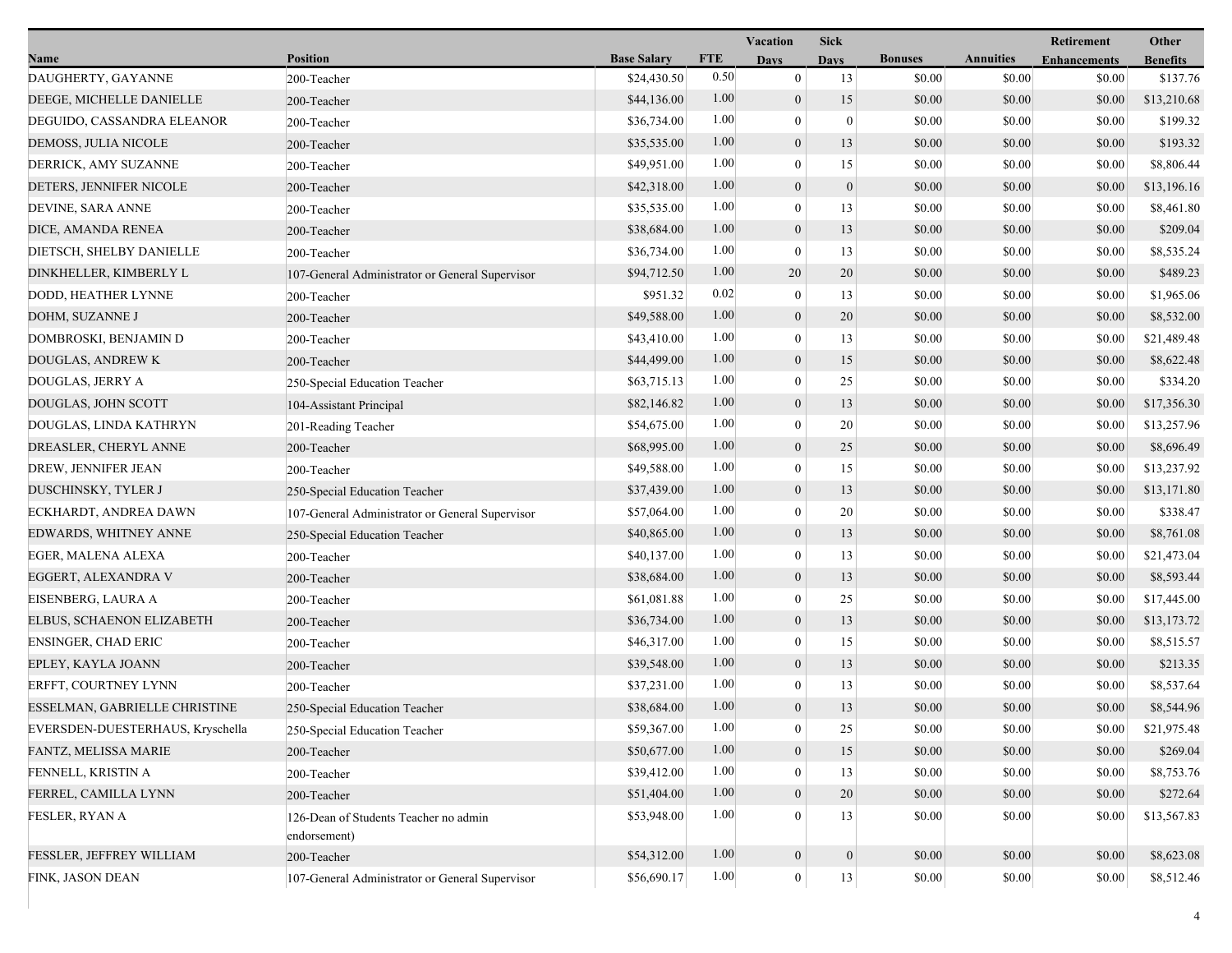|                               |                                                 |                    |            | <b>Vacation</b>  | <b>Sick</b>  |                |                  | Retirement          | Other           |
|-------------------------------|-------------------------------------------------|--------------------|------------|------------------|--------------|----------------|------------------|---------------------|-----------------|
| Name                          | <b>Position</b>                                 | <b>Base Salary</b> | <b>FTE</b> | <b>Days</b>      | <b>Days</b>  | <b>Bonuses</b> | <b>Annuities</b> | <b>Enhancements</b> | <b>Benefits</b> |
| FINNEY, NICOLE RENEE          | 107-General Administrator or General Supervisor | \$51,041.00        | 0.82       | $\mathbf{0}$     | 13           | \$0.00         | \$0.00           | \$0.00              | \$270.84        |
| FISCHER, ERIN REBECCA         | 200-Teacher                                     | \$46,317.00        | 1.00       | $\theta$         | 15           | \$0.00         | \$0.00           | \$0.00              | \$21,504.00     |
| FLEER, BRENDA JEAN            | 104-Assistant Principal                         | \$81,430.00        | 1.00       | $\mathbf{0}$     | 20           | \$0.00         | \$0.00           | \$0.00              | \$422.86        |
| FOURNIER, HANNAH FAYE         | 200-Teacher                                     | \$37,959.00        | 1.00       | $\theta$         | 13           | \$0.00         | \$0.00           | \$0.00              | \$14,112.54     |
| FRIYE, DENISE                 | 250-Special Education Teacher                   | \$57,219.00        | 1.00       | $\theta$         | 20           | \$0.00         | \$0.00           | \$0.00              | \$20,702.88     |
| FUNKENBUSCH, AMBER LEE        | 200-Teacher                                     | \$45,227.00        | 1.00       | $\theta$         | 15           | \$0.00         | \$0.00           | \$0.00              | \$12,253.44     |
| FUNKENBUSCH, BRADLEY W        | 103-Principal                                   | \$88,850.00        | 1.00       | $\mathbf{0}$     | 15           | \$0.00         | \$0.00           | \$0.00              | \$8,716.84      |
| <b>GABRIEL, MATTHEW JAKOB</b> | 200-Teacher                                     | \$45,589.00        | 1.00       | $\mathbf{0}$     | 15           | \$0.00         | \$0.00           | \$0.00              | \$21,421.20     |
| <b>GARNER, LINDA SUE</b>      | 250-Special Education Teacher                   | \$61,580.00        | 1.00       | $\mathbf{0}$     | 20           | \$0.00         | \$0.00           | \$0.00              | \$323.52        |
| <b>GARNER, PENNY A</b>        | 200-Teacher                                     | \$63,205.66        | 1.00       | $\theta$         | $\mathbf{0}$ | \$0.00         | \$0.00           | \$0.00              | \$7,316.08      |
| <b>GARVIN, MEGHAN RAE</b>     | 250-Special Education Teacher                   | \$54,675.00        | 1.00       | $\mathbf{0}$     | 20           | \$0.00         | \$0.00           | \$0.00              | \$13,257.96     |
| <b>GAUER, ERIC BRADLEY</b>    | 250-Special Education Teacher                   | \$36,382.00        | 1.00       | $\theta$         | 13           | \$0.00         | \$0.00           | \$0.00              | \$8,225.35      |
| GENENBACHER, KEVIN M          | 200-Teacher                                     | \$61,942.00        | 1.00       | $\theta$         | 25           | \$0.00         | \$0.00           | \$0.00              | \$8,866.44      |
| <b>GNUSE, MICHELE LYNN</b>    | 200-Teacher                                     | \$52,132.00        | 1.00       | $\theta$         | $\mathbf{0}$ | \$0.00         | \$0.00           | \$0.00              | \$8,644.48      |
| GOEHL, MEGHAN ELIZABETH       | 201-Reading Teacher                             | \$46,317.00        | 1.00       | $\mathbf{0}$     | 15           | \$0.00         | \$0.00           | \$0.00              | \$12,258.96     |
| <b>GOODWIN, ANTHONY DEAN</b>  | 200-Teacher                                     | \$56,491.00        | 1.00       | $\mathbf{0}$     | 20           | \$0.00         | \$0.00           | \$0.00              | \$8,839.20      |
| GOSNELL, REBECCA LYN          | 250-Special Education Teacher                   | \$45,952.00        | 1.00       | $\mathbf{0}$     | 15           | \$0.00         | \$0.00           | \$0.00              | \$13,214.40     |
| <b>GOUGH, ELLEN DUFFY</b>     | 250-Special Education Teacher                   | \$53,948.00        | 1.00       | $\theta$         | 20           | \$0.00         | \$0.00           | \$0.00              | \$21,948.36     |
| <b>GREGORY II, RICHARD R</b>  | 208-Career and Technical Educator (CTE)         | \$55,766.00        | 1.00       | $\theta$         | 20           | \$0.00         | \$0.00           | \$0.00              | \$8,562.96      |
| GRIFFARD, MEGAN ASHLEY        | 200-Teacher                                     | \$37,959.00        | 1.00       | $\theta$         | 13           | \$0.00         | \$0.00           | \$0.00              | \$8,473.92      |
| HAGERBAUMER, JAMIE NICOLE     | 200-Teacher                                     | \$42,318.00        | 1.00       | $\boldsymbol{0}$ | 15           | \$0.00         | \$0.00           | \$0.00              | \$13,148.76     |
| HALL, JERRI L                 | 200-Teacher                                     | \$64,757.52        | 1.00       | $\theta$         | $\mathbf{0}$ | \$0.00         | \$0.00           | \$0.00              | \$7,454.36      |
| HANER, JENNIFER ELLEN         | 200-Teacher                                     | \$57,582.00        | 1.00       | $\mathbf{0}$     | 15           | \$0.00         | \$0.00           | \$0.00              | \$13,225.08     |
| <b>HARVEY, HAYLEY MARIE</b>   | 200-Teacher                                     | \$42,318.00        | 1.00       | $\mathbf{0}$     | 15           | \$0.00         | \$0.00           | \$0.00              | \$8,495.64      |
| HASCHEMEYER, CONNIE L         | 200-Teacher                                     | \$65,529.00        | 1.00       | $\theta$         | 25           | \$0.00         | \$0.00           | \$0.00              | \$13,312.20     |
| HAUGH, ERIN MARIE             | 250-Special Education Teacher                   | \$50,314.00        | 1.00       | $\theta$         | 15           | \$0.00         | \$0.00           | \$0.00              | \$8,603.04      |
| HAVERMALE, PAMELA K           | 200-Teacher                                     | \$54,675.00        | 1.00       | $\mathbf{0}$     | 20           | \$0.00         | \$0.00           | \$0.00              | \$16,088.76     |
| HAWKINS, KENNEDY ALYXSANDRA   | 200-Teacher                                     | \$35,535.00        | 1.00       | $\theta$         | 13           | \$0.00         | \$0.00           | \$0.00              | \$8,734.44      |
| HAYS, JOY LEANNE              | 200-Teacher                                     | \$49,588.00        | 1.00       | $\mathbf{0}$     | 20           | \$0.00         | \$0.00           | \$0.00              | \$13,185.12     |
| HEIGHTMAN, SHARLA             | 200-Teacher                                     | \$56,856.00        | 1.00       | $\mathbf{0}$     | 20           | \$0.00         | \$0.00           | \$0.00              | \$8,635.80      |
| HEILWAGEN, KIMBERLY C         | 200-Teacher                                     | \$38,684.00        | $1.00\,$   | $\theta$         | 13           | \$0.00         | \$0.00           | \$0.00              | \$8,544.96      |
| HEINEMAN, ALYSON ANN          | 250-Special Education Teacher                   | \$50,314.00        | 1.00       | $\theta$         | 20           | \$0.00         | \$0.00           | \$0.00              | \$8,808.24      |
| HELLHAKE, MARLENE L           | 200-Teacher                                     | \$52,495.00        | 1.00       | $\mathbf{0}$     | 20           | \$0.00         | \$0.00           | \$0.00              | \$8,819.18      |
| HENKENMEIER, ERIN NICOLE      | 250-Special Education Teacher                   | \$40,137.00        | 1.00       | $\theta$         | 13           | \$0.00         | \$0.00           | \$0.00              | \$20,617.44     |
| HERNANDEZ, ROBERTO DANIEL     | 200-Teacher                                     | \$35,535.00        | 1.00       | $\mathbf{0}$     | 13           | \$0.00         | \$0.00           | \$0.00              | \$7,819.90      |
| HERZOG, KELLY ANN             | 200-Teacher                                     | \$39,412.00        | 1.00       | $\theta$         | 13           | \$0.00         | \$0.00           | \$0.00              | \$8,597.04      |
| HILDEBRAND, TABBATHA MARIE    | 250-Special Education Teacher                   | \$45,256.00        | 1.00       | $\boldsymbol{0}$ | 13           | \$0.00         | \$0.00           | \$0.00              | \$21,904.92     |
| HINKAMPER, MELISSA B          | 200-Teacher                                     | \$46,317.00        | 1.00       | $\mathbf{0}$     | 15           | \$0.00         | \$0.00           | \$0.00              | \$8,515.68      |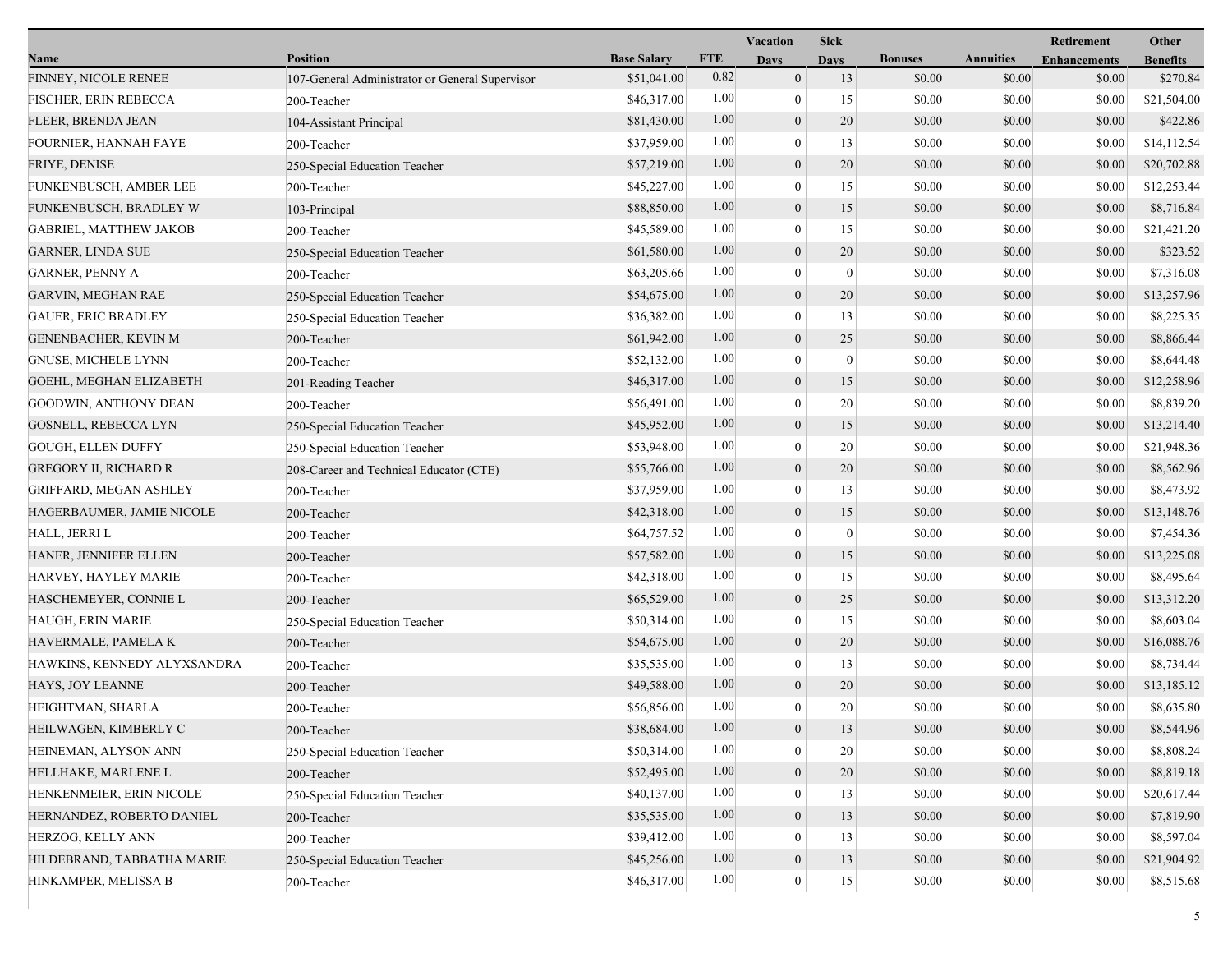|                           |                                                 |                    |            | Vacation         | <b>Sick</b>  |                |                  | Retirement          | Other           |
|---------------------------|-------------------------------------------------|--------------------|------------|------------------|--------------|----------------|------------------|---------------------|-----------------|
| Name                      | <b>Position</b>                                 | <b>Base Salary</b> | <b>FTE</b> | <b>Days</b>      | <b>Days</b>  | <b>Bonuses</b> | <b>Annuities</b> | <b>Enhancements</b> | <b>Benefits</b> |
| HOCHGRABER, JOANNA E      | 200-Teacher                                     | \$52,858.00        | 1.00       | $\mathbf{0}$     | 15           | \$0.00         | \$0.00           | \$0.00              | \$279.84        |
| HOFFMAN, KAITLEN NICOLE   | 200-Teacher                                     | \$38,684.00        | 1.00       | $\boldsymbol{0}$ | 13           | \$0.00         | \$0.00           | \$0.00              | \$209.04        |
| HOGGE, MARTHA KAY         | 200-Teacher                                     | \$53,585.00        | 1.00       | $\boldsymbol{0}$ | 20           | \$0.00         | \$0.00           | \$0.00              | \$21,946.47     |
| HOLBROOK, KATHERINE ANN   | 200-Teacher                                     | \$45,227.00        | 1.00       | $\mathbf{0}$     | 15           | \$0.00         | \$0.00           | \$0.00              | \$21,498.48     |
| HOLDIMAN, NONA L          | 250-Special Education Teacher                   | \$37,959.00        | 1.00       | $\boldsymbol{0}$ | 13           | \$0.00         | \$0.00           | \$0.00              | \$13,127.04     |
| HOLLMAN, JULIANNA NICOLE  | 200-Teacher                                     | \$36,033.00        | 1.00       | $\mathbf{0}$     | 13           | \$0.00         | \$0.00           | \$0.00              | \$8,531.64      |
| HOLMAN, JARED ROBERT      | 200-Teacher                                     | \$36,955.00        | 1.00       | $\boldsymbol{0}$ | 13           | \$0.00         | \$0.00           | \$0.00              | \$8,536.32      |
| HOLTSCHLAG, AMBER ANN     | 200-Teacher                                     | \$40,137.00        | 1.00       | $\mathbf{0}$     | 13           | \$0.00         | \$0.00           | \$0.00              | \$7,842.84      |
| HOPF, MELISSA E           | 200-Teacher                                     | \$41,593.00        | 1.00       | $\boldsymbol{0}$ | 15           | \$0.00         | \$0.00           | \$0.00              | \$13,192.56     |
| HOSKINS, ANDREW THOMAS    | 104-Assistant Principal                         | \$52,495.00        | 1.00       | $\mathbf{0}$     | 15           | \$0.00         | \$0.00           | \$0.00              | \$21,559.31     |
| HOWELL, SUSAN EILEEN      | 250-Special Education Teacher                   | \$36,737.00        | 1.00       | $\boldsymbol{0}$ | 13           | \$0.00         | \$0.00           | \$0.00              | \$8,467.80      |
| HUCKEY, JESSICA LEIGH     | 107-General Administrator or General Supervisor | \$44,864.00        | 0.82       | $\mathbf{0}$     | 15           | \$0.00         | \$0.00           | \$0.00              | \$13,208.88     |
| HUFENDICK, KELLEY ALEXIS  | 200-Teacher                                     | \$35,535.00        | 1.00       | $\boldsymbol{0}$ | 13           | \$0.00         | \$0.00           | \$0.00              | \$193.32        |
| HULTZ, EVAN MARIE         | 250-Special Education Teacher                   | \$39,412.00        | 1.00       | $\mathbf{0}$     | $\mathbf{0}$ | \$0.00         | \$0.00           | \$0.00              | \$13,134.24     |
| HUMMEL, CINDA S           | 208-Career and Technical Educator (CTE)         | \$53,948.00        | 1.00       | $\boldsymbol{0}$ | 20           | \$0.00         | \$0.00           | \$0.00              | \$12,388.56     |
| HUMPHREY, HEATHER JOY     | 200-Teacher                                     | \$51,767.00        | 1.00       | $\mathbf{0}$     | 15           | \$0.00         | \$0.00           | \$0.00              | \$13,196.04     |
| HUNSAKER, ADRIANA MARIA   | 250-Special Education Teacher                   | \$36,033.00        | 1.00       | $\boldsymbol{0}$ | 13           | \$0.00         | \$0.00           | \$0.00              | \$195.72        |
| HUNTLEY, ALISON FAYE      | 200-Teacher                                     | \$37,802.00        | 1.00       | $\boldsymbol{0}$ | 13           | \$0.00         | \$0.00           | \$0.00              | \$8,745.72      |
| ISEMINGER, ROBYN MARIE    | 250-Special Education Teacher                   | \$44,499.00        | 1.00       | $\mathbf{0}$     | 13           | \$0.00         | \$0.00           | \$0.00              | \$8,506.56      |
| IZZO, ELIZABETH JEAN      | 200-Teacher                                     | \$40,137.00        | 1.00       | $\theta$         | 13           | \$0.00         | \$0.00           | \$0.00              | \$8,484.72      |
| JACOBY, VONDA K           | 606-Resource Teacher Math                       | \$47,407.00        | 1.00       | $\boldsymbol{0}$ | 15           | \$0.00         | \$0.00           | \$0.00              | \$16,025.41     |
| JARVIS, SARA DANYEL       | 200-Teacher                                     | \$41,593.00        | 1.00       | $\mathbf{0}$     | 15           | \$0.00         | \$0.00           | \$0.00              | \$8,764.68      |
| JOHANNES, KIMBERLY S      | 200-Teacher                                     | \$59,037.00        | 1.00       | $\boldsymbol{0}$ | 20           | \$0.00         | \$0.00           | \$0.00              | \$13,279.80     |
| JOHNSON, BETHANY ALISE    | 200-Teacher                                     | \$38,684.00        | 1.00       | $\mathbf{0}$     | 13           | \$0.00         | \$0.00           | \$0.00              | \$8,593.44      |
| JOHNSON, CRYSTAL MARIE    | 250-Special Education Teacher                   | \$40,865.00        | 1.00       | $\mathbf{0}$     | 13           | \$0.00         | \$0.00           | \$0.00              | \$8,761.08      |
| JOHNSON, DEBORAH ANN      | 200-Teacher                                     | \$56,129.00        | 1.00       | $\theta$         | 20           | \$0.00         | \$0.00           | \$0.00              | \$13,217.88     |
| JOHNSON, STEPHANIE LAUREN | 200-Teacher                                     | \$42,682.00        | 1.00       | $\boldsymbol{0}$ | 13           | \$0.00         | \$0.00           | \$0.00              | \$3,076.00      |
| JONES, AMY L              | 201-Reading Teacher                             | \$56,856.00        | 1.00       | $\boldsymbol{0}$ | 20           | \$0.00         | \$0.00           | \$0.00              | \$299.88        |
| <b>JONES, STACEY R</b>    | 200-Teacher                                     | \$53,222.00        | 1.00       | $\mathbf{0}$     | 20           | \$0.00         | \$0.00           | \$0.00              | \$8,666.16      |
| KAGAN, PHILIP AARON       | 200-Teacher                                     | \$39,412.00        | 1.00       | $\mathbf{0}$     | 13           | \$0.00         | \$0.00           | \$0.00              | \$8,597.16      |
| KAITSCHUK, AMANDA L       | 200-Teacher                                     | \$37,231.00        | $1.00\,$   | $\boldsymbol{0}$ | 13           | \$0.00         | \$0.00           | \$0.00              | \$8,470.20      |
| KAPPNER, RYAN T           | 200-Teacher                                     | \$45,952.00        | 1.00       | $\theta$         | 15           | \$0.00         | \$0.00           | \$0.00              | \$12,389.00     |
| <b>KELLE, LAURA ANN</b>   | 250-Special Education Teacher                   | \$54,675.00        | 1.00       | $\boldsymbol{0}$ | 20           | \$0.00         | \$0.00           | \$0.00              | \$8,624.88      |
| KELLER, MARCELA ANITA     | 200-Teacher                                     | \$56,856.00        | 1.00       | $\Omega$         | 20           | \$0.00         | \$0.00           | \$0.00              | \$13,268.88     |
| KELLER, NATHANIEL MORGAN  | 200-Teacher                                     | \$44,864.00        | 1.00       | $\mathbf{0}$     | 13           | \$0.00         | \$0.00           | \$0.00              | \$10,727.42     |
| KELLEY, BRANDY CHRISTINE  | 200-Teacher                                     | \$48,497.00        | 1.00       | $\theta$         | 13           | \$0.00         | \$0.00           | \$0.00              | \$8,799.24      |
| KELLY, CLAIRE MAUREEN     | 200-Teacher                                     | \$35,535.00        | 1.00       | $\boldsymbol{0}$ | 13           | \$0.00         | \$0.00           | \$0.00              | \$8,561.30      |
| <b>KEMP, ANGELA RUTH</b>  | 200-Teacher                                     | \$41,593.00        | 1.00       | $\mathbf{0}$     | 15           | \$0.00         | \$0.00           | \$0.00              | \$13,145.16     |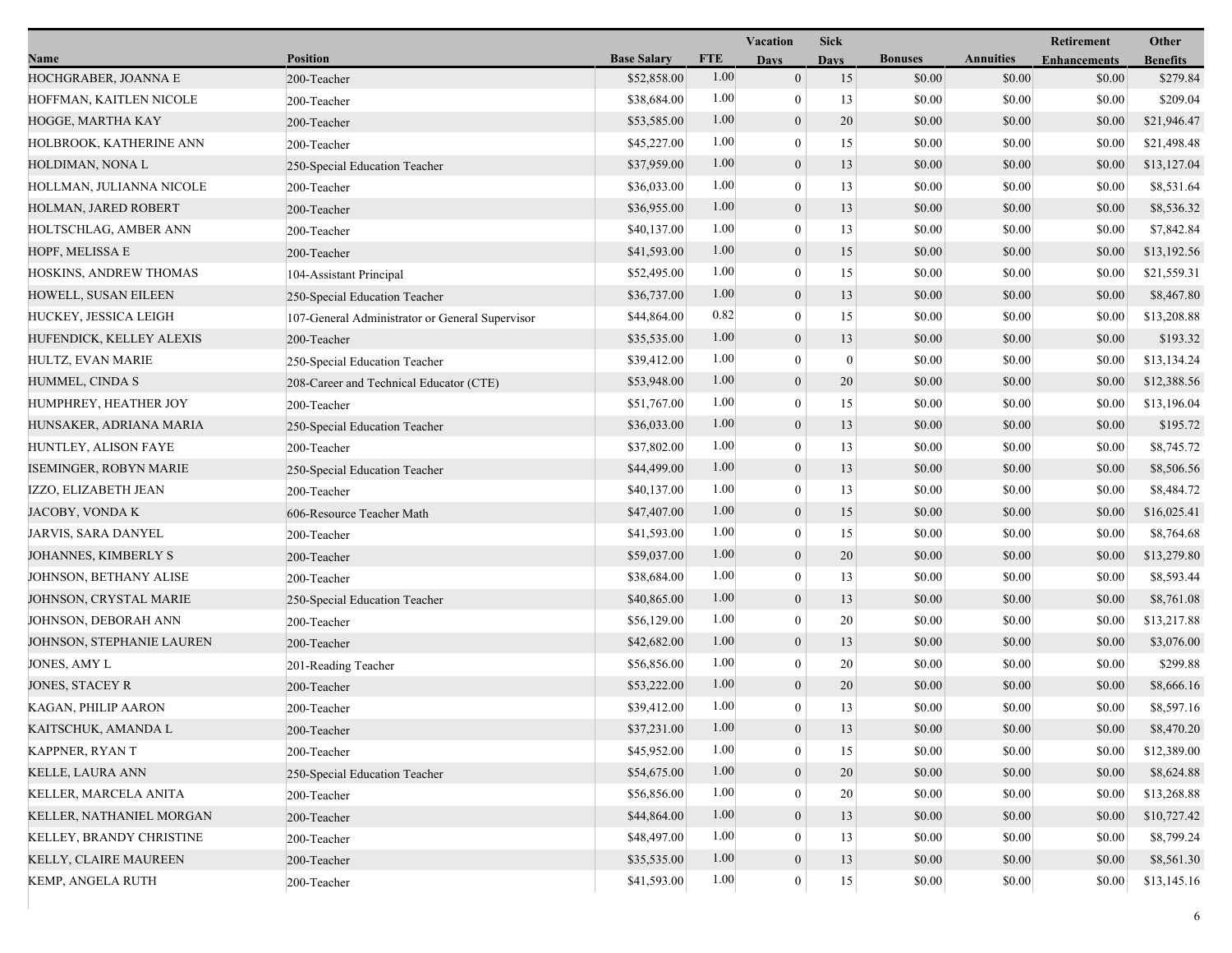|                             |                                                       |                    |            | Vacation<br><b>Sick</b> |             |                |                  | Retirement          | Other           |  |
|-----------------------------|-------------------------------------------------------|--------------------|------------|-------------------------|-------------|----------------|------------------|---------------------|-----------------|--|
| Name                        | <b>Position</b>                                       | <b>Base Salary</b> | <b>FTE</b> | <b>Days</b>             | <b>Days</b> | <b>Bonuses</b> | <b>Annuities</b> | <b>Enhancements</b> | <b>Benefits</b> |  |
| KINDHART, MARIAH GABRIEL    | 200-Teacher                                           | \$39,775.00        | 1.00       | $\mathbf{0}$            | 13          | \$0.00         | \$0.00           | \$0.00              | \$21,471.24     |  |
| KIRBY, BRANDY MICHELE       | 107-General Administrator or General Supervisor       | \$52,237.06        | 0.89       | $\boldsymbol{0}$        | 15          | \$0.00         | \$0.00           | \$0.00              | \$13,201.96     |  |
| KIRBY, GLORIA ROSE          | 200-Teacher                                           | \$45,227.00        | 1.00       | $\boldsymbol{0}$        | 15          | \$0.00         | \$0.00           | \$0.00              | \$241.68        |  |
| KIRBY, KIMBERLY DAWN        | 200-Teacher                                           | \$55,766.00        | 1.00       | $\mathbf{0}$            | 20          | \$0.00         | \$0.00           | \$0.00              | \$294.48        |  |
| KIRLIN, ERICA L             | 200-Teacher                                           | \$41,229.00        | 1.00       | $\boldsymbol{0}$        | 13          | \$0.00         | \$0.00           | \$0.00              | \$19,911.72     |  |
| KLAUSER, MELISSA ANN        | 250-Special Education Teacher                         | \$38,684.00        | 1.00       | $\boldsymbol{0}$        | 13          | \$0.00         | \$0.00           | \$0.00              | \$13,130.64     |  |
| KLINGELE, KRISTINA M        | 104-Assistant Principal                               | \$78,000.00        | 1.00       | $\mathbf{0}$            | 15          | \$0.00         | \$0.00           | \$0.00              | \$7,981.69      |  |
| KLUSMEYER, BROOKE DANIELLE  | 250-Special Education Teacher                         | \$36,382.00        | 1.00       | $\bf{0}$                | 13          | \$0.00         | \$0.00           | \$0.00              | \$8,533.44      |  |
| KLUSMEYER, TARA L           | 604-Resource Teacher English/Language Arts            | \$45,952.00        | 1.00       | $\boldsymbol{0}$        | 15          | \$0.00         | \$0.00           | \$0.00              | \$8,581.32      |  |
| KNAPP, BRADY FREDERICK      | 200-Teacher                                           | \$37,231.00        | 1.00       | $\mathbf{0}$            | 13          | \$0.00         | \$0.00           | \$0.00              | \$8,470.20      |  |
| KNIEL, BETH ANN             | 200-Teacher                                           | \$55,766.00        | 1.00       | $\mathbf{0}$            | 20          | \$0.00         | \$0.00           | \$0.00              | \$16,067.28     |  |
| KNIPE, TIMOTHY E            | 200-Teacher                                           | \$53,222.00        | 1.00       | $\boldsymbol{0}$        | 20          | \$0.00         | \$0.00           | \$0.00              | \$12,293.52     |  |
| KOCH, CASSANDRA MICHELLE    | 200-Teacher                                           | \$37,959.00        | 1.00       | $\mathbf{0}$            | 13          | \$0.00         | \$0.00           | \$0.00              | \$205.44        |  |
| KOENIG, KYLE ROBERT         | 250-Special Education Teacher                         | \$38,020.00        | 1.00       | $\bf{0}$                | 13          | \$0.00         | \$0.00           | \$0.00              | \$8,541.60      |  |
| KOSCIELSKI, JESSICA LEIGH   | 200-Teacher                                           | \$47,044.00        | 1.00       | $\mathbf{0}$            | 15          | \$0.00         | \$0.00           | \$0.00              | \$13,983.65     |  |
| <b>KRAUS, KERRY RENEE</b>   | 200-Teacher                                           | \$53,585.00        | 1.00       | $\mathbf{0}$            | 20          | \$0.00         | \$0.00           | \$0.00              | \$20,684.76     |  |
| KREGER, REBECCA MARIE       | 250-Special Education Teacher                         | \$45,589.00        | 1.00       | $\mathbf{0}$            | 13          | \$0.00         | \$0.00           | \$0.00              | \$21,421.20     |  |
| KUHL, AMY BETH              | 200-Teacher                                           | \$48,497.00        | 1.00       | $\boldsymbol{0}$        | 15          | \$0.00         | \$0.00           | \$0.00              | \$13,232.52     |  |
| KURFMAN, KRISTA MARIE       | 607-Resource Teacher Science (all sciences)           | \$45,952.00        | 1.00       | $\mathbf{0}$            | 15          | \$0.00         | \$0.00           | \$0.00              | \$245.40        |  |
| LAIR, HEATHER THERESE       | 250-Special Education Teacher                         | \$49,588.00        | 1.00       | $\bf{0}$                | 15          | \$0.00         | \$0.00           | \$0.00              | \$19,973.50     |  |
| LANCE, SUSAN LYNN           | 200-Teacher                                           | \$40,137.00        | 1.00       | $\boldsymbol{0}$        | 13          | \$0.00         | \$0.00           | \$0.00              | \$216.24        |  |
| LANDSOM, PAUL DAVID         | 250-Special Education Teacher                         | \$37,439.00        | 1.00       | $\mathbf{0}$            | 13          | \$0.00         | \$0.00           | \$0.00              | \$8,471.28      |  |
| LAWLESS, BETTY MARIA        | 200-Teacher                                           | \$55,402.00        | 1.00       | $\mathbf{0}$            | 14          | \$0.00         | \$0.00           | \$0.00              | \$21,470.16     |  |
| LAWSON, KELLEY N            | 126-Dean of Students Teacher no admin<br>endorsement) | \$49,951.00        | 1.00       | $\Omega$                | 15          | \$0.00         | \$0.00           | \$0.00              | \$15,187.77     |  |
| LEACH, JENNIFER LYNN        | 200-Teacher                                           | \$41,593.00        | 1.00       | $\boldsymbol{0}$        | 15          | \$0.00         | \$0.00           | \$0.00              | \$13,197.96     |  |
| LEEBOLD, AMY MARIE          | 250-Special Education Teacher                         | \$56,129.00        | 1.00       | $\bf{0}$                | 15          | \$0.00         | \$0.00           | \$0.00              | \$13,217.88     |  |
| LEFLER, DANIEL LEE          | 200-Teacher                                           | \$39,412.00        | 1.00       | $\mathbf{0}$            | 13          | \$0.00         | \$0.00           | \$0.00              | \$7,839.24      |  |
| LEPPER, THOMAS ALLEN        | 126-Dean of Students Teacher no admin<br>endorsement) | \$51,404.00        | 1.00       | $\Omega$                | 20          | \$0.00         | \$0.00           | \$0.00              | \$21,223.36     |  |
| <b>LEWIS, SHANNON LAINE</b> | 200-Teacher                                           | \$42,318.00        | 1.00       | $\mathbf{0}$            | 15          | \$0.00         | \$0.00           | \$0.00              | \$8,495.64      |  |
| LEWTON, BRIAN EDWARD        | 200-Teacher                                           | \$45,589.00        | 1.00       | $\boldsymbol{0}$        | 15          | \$0.00         | \$0.00           | \$0.00              | \$8,579.52      |  |
| LILLY, JOLIE ANN            | 200-Teacher                                           | \$57,947.00        | 1.00       | $\boldsymbol{0}$        | $20\,$      | \$0.00         | \$0.00           | \$0.00              | \$305.28        |  |
| LITTLE, JULIE MARIE         | 200-Teacher                                           | \$51,041.00        | 1.00       | $\theta$                | 15          | \$0.00         | \$0.00           | \$0.00              | \$12,712.43     |  |
| LITTLE, RICHARD E           | 126-Dean of Students Teacher no admin<br>endorsement) | \$55,402.00        | 1.00       | $\theta$                | 20          | \$0.00         | \$0.00           | \$0.00              | \$8,464.37      |  |
| LOMAX, AUTUMN MARIE         | 200-Teacher                                           | \$36,033.00        | 1.00       | $\mathbf{0}$            | 13          | \$0.00         | \$0.00           | \$0.00              | \$8,531.64      |  |
| <b>LOOS, COREY LEE</b>      | 208-Career and Technical Educator (CTE)               | \$45,952.00        | 1.00       | $\mathbf{0}$            | 15          | \$0.00         | \$0.00           | \$0.00              | \$8,513.88      |  |
| LOOS, JESSICA KAY           | 200-Teacher                                           | \$47,770.00        | 1.00       | $\mathbf{0}$            | 13          | \$0.00         | \$0.00           | \$0.00              | \$7,881.00      |  |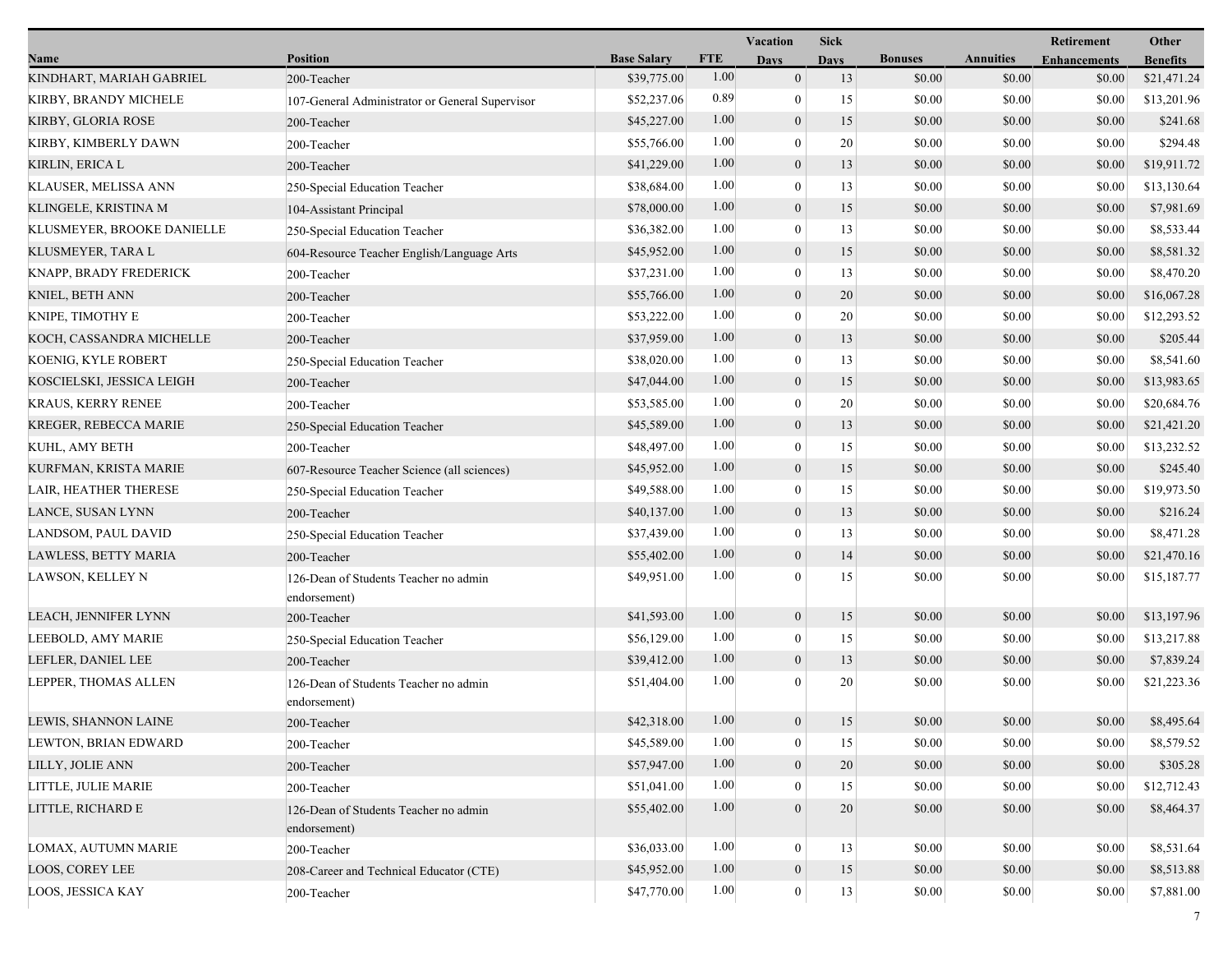|                              |                                                       |                    |            | Vacation         | <b>Sick</b>      |                |                  | Retirement          | Other           |
|------------------------------|-------------------------------------------------------|--------------------|------------|------------------|------------------|----------------|------------------|---------------------|-----------------|
| Name                         | <b>Position</b>                                       | <b>Base Salary</b> | <b>FTE</b> | Days             | <b>Days</b>      | <b>Bonuses</b> | <b>Annuities</b> | <b>Enhancements</b> | <b>Benefits</b> |
| LOOS, STEPHANIE ANN          | 200-Teacher                                           | \$49,951.00        | 1.00       | $\overline{0}$   | 15               | \$0.00         | \$0.00           | \$0.00              | \$8,649.72      |
| LOSCH, MEGAN KATHERINE       | 200-Teacher                                           | \$35,535.00        | 1.00       | $\bf{0}$         | 13               | \$0.00         | \$0.00           | \$0.00              | \$4,361.28      |
| LUDWIG, NATHAN LEE           | 200-Teacher                                           | \$35,534.03        | 0.86       | $\mathbf{0}$     | $\boldsymbol{0}$ | \$0.00         | \$0.00           | \$0.00              | \$5,272.48      |
| MACDONOUGH, KENNETH WILLIAM  | 200-Teacher                                           | \$37,959.00        | 1.00       | $\mathbf{0}$     | 13               | \$0.00         | \$0.00           | \$0.00              | \$8,541.36      |
| MACHOLD, LISA                | 200-Teacher                                           | \$58,673.00        | 1.00       | $\mathbf{0}$     | 25               | \$0.00         | \$0.00           | \$0.00              | \$13,230.60     |
| MAGGART, KATHERINE MICHELE   | 200-Teacher                                           | \$43,773.00        | 1.00       | $\bf{0}$         | 15               | \$0.00         | \$0.00           | \$0.00              | \$8,775.60      |
| MAHONEY, JENNY LYNNE         | 250-Special Education Teacher                         | \$49,588.00        | 1.00       | $\mathbf{0}$     | 20               | \$0.00         | \$0.00           | \$0.00              | \$12,705.12     |
| MANN, MICHAEL LEE            | 200-Teacher                                           | \$48,861.00        | 1.00       | $\bf{0}$         | 13               | \$0.00         | \$0.00           | \$0.00              | \$8,801.04      |
| MANY, BRANDI JESSICA         | 200-Teacher                                           | \$47,044.00        | 1.00       | $\boldsymbol{0}$ | 15               | \$0.00         | \$0.00           | \$0.00              | \$250.80        |
| MAPES, THERESA ANN           | 200-Teacher                                           | \$47,770.00        | 1.00       | $\mathbf{0}$     | 15               | \$0.00         | \$0.00           | \$0.00              | \$13,176.00     |
| MARKS, HANNAH MOHRMAN        | 200-Teacher                                           | \$35,535.00        | 1.00       | $\mathbf{0}$     | 13               | \$0.00         | \$0.00           | \$0.00              | \$193.32        |
| MARSHALL, JULIE KAYE         | 126-Dean of Students Teacher no admin<br>endorsement) | \$57,947.00        | 1.00       | $\Omega$         | 20               | \$0.00         | \$0.00           | \$0.00              | \$8,687.70      |
| <b>MASTON, HEATHER MARIE</b> | 200-Teacher                                           | \$38,684.00        | 1.00       | $\mathbf{0}$     | 13               | \$0.00         | \$0.00           | \$0.00              | \$12,220.80     |
| MATOZZI, MICHELINA MARIE     | 200-Teacher                                           | \$43,410.00        | 1.00       | $\mathbf{0}$     | 13               | \$0.00         | \$0.00           | \$0.00              | \$8,617.08      |
| MAYNARD, ERICA LEE           | 107-General Administrator or General Supervisor       | \$75,850.00        | 1.00       | 20               | 20               | \$0.00         | \$0.00           | \$0.00              | \$8,651.80      |
| MCCARTY, DENNIS A            | 250-Special Education Teacher                         | \$36,033.00        | 1.00       | $\bf{0}$         | $\boldsymbol{0}$ | \$0.00         | \$0.00           | \$0.00              | \$8,531.64      |
| MCCLELLAND, LAURA AMICK      | 200-Teacher                                           | \$44,499.00        | 1.00       | $\mathbf{0}$     | 15               | \$0.00         | \$0.00           | \$0.00              | \$8,506.56      |
| MCCLELLAND, MATTHEW E        | 200-Teacher                                           | \$48,497.00        | 1.00       | $\mathbf{0}$     | 15               | \$0.00         | \$0.00           | \$0.00              | \$11,023.52     |
| MCDOWELL, JAMIE LYNN         | 201-Reading Teacher                                   | \$46,680.00        | 1.00       | $\mathbf{0}$     | 15               | \$0.00         | \$0.00           | \$0.00              | \$13,170.60     |
| MCKENNA, KRISTEN LYNN        | 208-Career and Technical Educator (CTE)               | \$45,952.00        | 1.00       | $\mathbf{0}$     | 15               | \$0.00         | \$0.00           | \$0.00              | \$13,713.41     |
| MCKINLEY, MICHAEL J          | 200-Teacher                                           | \$33,987.14        | 1.00       | $\mathbf{0}$     | 25               | \$0.00         | \$0.00           | \$0.00              | \$0.00          |
| MCLAUGHLIN, KARLI GRACE      | 250-Special Education Teacher                         | \$36,033.00        | 1.00       | $\mathbf{0}$     | 13               | \$0.00         | \$0.00           | \$0.00              | \$195.72        |
| MEHAFFY, JUDIE ANN           | 250-Special Education Teacher                         | \$54,675.00        | 1.00       | $\mathbf{0}$     | 20               | \$0.00         | \$0.00           | \$0.00              | \$12,730.56     |
| MERRILL, ALISON MARIE        | 200-Teacher                                           | \$52,495.00        | 1.00       | $\boldsymbol{0}$ | 20               | \$0.00         | \$0.00           | \$0.00              | \$8,819.16      |
| METTEMEYER, RANDALL P        | 200-Teacher                                           | \$55,765.99        | 1.00       | $\mathbf{0}$     | 20               | \$0.00         | \$0.00           | \$0.00              | \$13,216.07     |
| METTEMEYER, STACEY ANN       | 201-Reading Teacher                                   | \$59,037.00        | 1.00       | $\mathbf{0}$     | 20               | \$0.00         | \$0.00           | \$0.00              | \$8,579.28      |
| MEULEMANS, LAURIE ANN        | 200-Teacher                                           | \$37,231.00        | 1.00       | $\boldsymbol{0}$ | 13               | \$0.00         | \$0.00           | \$0.00              | \$20,602.92     |
| MEYER, CHRISTINA MARIE       | 126-Dean of Students Teacher no admin<br>endorsement) | \$48,497.00        | 1.00       | 0                | 13               | \$0.00         | \$0.00           | \$0.00              | \$13,042.49     |
| MEYER, MARY LOUISE           | 200-Teacher                                           | \$55,039.00        | 1.00       | $\overline{0}$   | 20               | \$0.00         | \$0.00           | \$0.00              | \$13,212.37     |
| MEYER, SARA J                | 200-Teacher                                           | \$40,865.00        | 1.00       | $\boldsymbol{0}$ | 13               | \$0.00         | \$0.00           | \$0.00              | \$13,188.96     |
| MILES, LORI ANNE             | 107-General Administrator or General Supervisor       | \$82,999.20        | 1.00       | $\boldsymbol{0}$ | $20\,$           | \$0.00         | \$0.00           | \$0.00              | \$11,802.40     |
| MILLER, DUSTIN J             | 200-Teacher                                           | \$38,684.00        | 1.00       | $\mathbf{0}$     | 13               | \$0.00         | \$0.00           | \$0.00              | \$13,183.44     |
| MILLER, MARY MARGARET        | 200-Teacher                                           | \$42,682.00        | 1.00       | $\mathbf{0}$     | 13               | \$0.00         | \$0.00           | \$0.00              | \$8,613.36      |
| MILLER, SARAH LYNN           | 200-Teacher                                           | \$54,675.00        | 1.00       | $\mathbf{0}$     | $20\,$           | \$0.00         | \$0.00           | \$0.00              | \$8,557.44      |
| MILLION, DEBBIE ANN          | 200-Teacher                                           | \$59,367.00        | 1.00       | $\mathbf{0}$     | 25               | \$0.00         | \$0.00           | \$0.00              | \$21,569.28     |
| MILLS, COURTNEY LEA          | 200-Teacher                                           | \$39,412.00        | 1.00       | 0                | 13               | \$0.00         | \$0.00           | \$0.00              | \$21,875.64     |
| MOCK, AMY SUE                | 200-Teacher                                           | \$48,133.00        | 1.00       | $\mathbf{0}$     | 15               | \$0.00         | \$0.00           | \$0.00              | \$256.32        |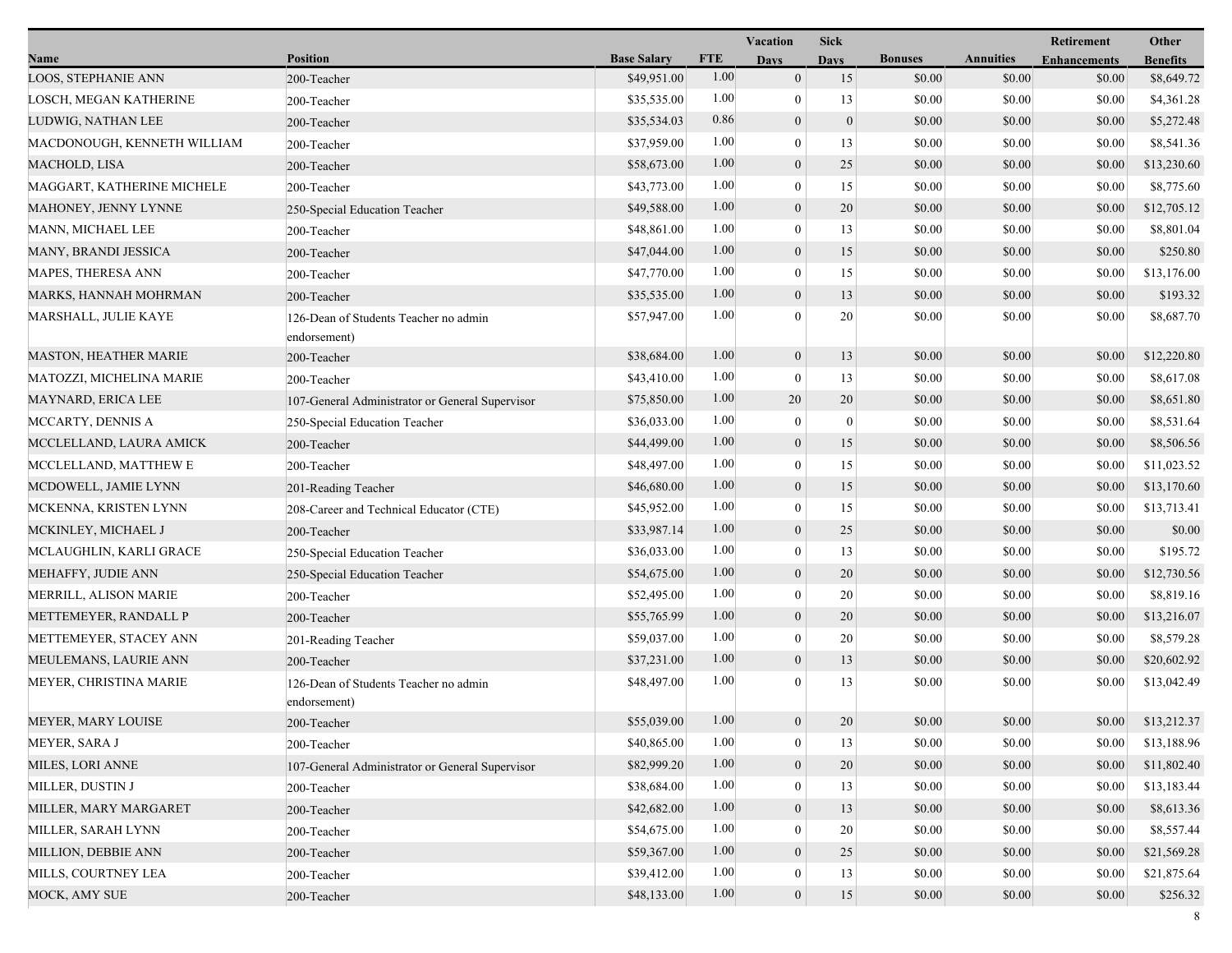|                           |                                                                    |                    |            | <b>Vacation</b>  | <b>Sick</b>      |                |                  | Retirement          | Other           |
|---------------------------|--------------------------------------------------------------------|--------------------|------------|------------------|------------------|----------------|------------------|---------------------|-----------------|
| Name                      | <b>Position</b>                                                    | <b>Base Salary</b> | <b>FTE</b> | <b>Days</b>      | Davs             | <b>Bonuses</b> | <b>Annuities</b> | <b>Enhancements</b> | <b>Benefits</b> |
| MONROE, STEPHANIE LYNN    | 250-Special Education Teacher                                      | \$43,773.00        | 1.00       | $\mathbf{0}$     | 15               | \$0.00         | \$0.00           | \$0.00              | \$13,156.08     |
| MORAN, JENNIFER JOANN     | 250-Special Education Teacher                                      | \$48,133.00        | 1.00       | $\mathbf{0}$     | 15               | \$0.00         | \$0.00           | \$0.00              | \$13,177.92     |
| MORRISON, EVELYN E        | 111-Director Area Voc Cent or Supervisor or<br>More 1 field in CTE | \$83,850.00        | 1.00       | 20               | 20               | \$0.00         | \$0.00           | \$0.00              | \$365.10        |
| MORRISS, HILARY ELIZABET  | 200-Teacher                                                        | \$44,499.00        | 1.00       | $\boldsymbol{0}$ | 15               | \$0.00         | \$0.00           | \$0.00              | \$21,415.68     |
| MOSLEY, KIRK ALLEN        | 200-Teacher                                                        | \$48,497.00        | 1.00       | $\bf{0}$         | 15               | \$0.00         | \$0.00           | \$0.00              | \$15,243.72     |
| MOSS, SHELBY LYNN         | 208-Career and Technical Educator (CTE)                            | \$38,684.00        | 1.00       | $\boldsymbol{0}$ | 13               | \$0.00         | \$0.00           | \$0.00              | \$19,372.44     |
| MULDOON, DIANA S          | 250-Special Education Teacher                                      | \$69,416.14        | 1.00       | $\mathbf{0}$     | 25               | \$0.00         | \$0.00           | \$0.00              | \$8,903.76      |
| NEALLY, JENNIFER ANN      | 200-Teacher                                                        | \$55,039.00        | 1.00       | $\mathbf{0}$     | 20               | \$0.00         | \$0.00           | \$0.00              | \$13,212.36     |
| NEALLY, PHILLIP J         | 200-Teacher                                                        | \$51,404.00        | 1.00       | $\mathbf{0}$     | 20               | \$0.00         | \$0.00           | \$0.00              | \$8,608.56      |
| NELSON, ANDREW W          | 200-Teacher                                                        | \$55,402.00        | 1.00       | $\boldsymbol{0}$ | 20               | \$0.00         | \$0.00           | \$0.00              | \$8,561.05      |
| NICHOLAS, MELISSA A       | 200-Teacher                                                        | \$54,675.00        | 1.00       | $\theta$         | 20               | \$0.00         | \$0.00           | \$0.00              | \$12,730.56     |
| NICHOLSON, ANDREA LYNN    | 200-Teacher                                                        | \$43,046.00        | 1.00       | $\mathbf{0}$     | 15               | \$0.00         | \$0.00           | \$0.00              | \$12,242.63     |
| NICHOLSON, ERIC C         | 250-Special Education Teacher                                      | \$48,497.00        | 1.00       | $\mathbf{0}$     | 15               | \$0.00         | \$0.00           | \$0.00              | \$8,526.60      |
| NIEMANN, HEATHER JO       | 200-Teacher                                                        | \$42,318.00        | 1.00       | $\boldsymbol{0}$ | 15               | \$0.00         | \$0.00           | \$0.00              | \$12,238.92     |
| NIFFEN, STACIE L          | 604-Resource Teacher English/Language Arts                         | \$47,770.00        | 1.00       | $\mathbf{0}$     | 15               | \$0.00         | \$0.00           | \$0.00              | \$12,876.36     |
| NOTHOLD, BLAKE EDWARD     | 250-Special Education Teacher                                      | \$36,033.00        | 1.00       | $\boldsymbol{0}$ | 13               | \$0.00         | \$0.00           | \$0.00              | \$12,637.32     |
| NOVOSEL, JANNELE S        | 200-Teacher                                                        | \$55,766.00        | 1.00       | $\mathbf{0}$     | 20               | \$0.00         | \$0.00           | \$0.00              | \$21,472.08     |
| NOWAK, NOVA M             | 200-Teacher                                                        | \$43,046.00        | 1.00       | $\boldsymbol{0}$ | 13               | \$0.00         | \$0.00           | \$0.00              | \$13,205.28     |
| ODEAR, BARBARA NEAL       | 200-Teacher                                                        | \$40,137.00        | 1.00       | $\boldsymbol{0}$ | 13               | \$0.00         | \$0.00           | \$0.00              | \$8,552.16      |
| <b>ODEAR, DEBRA ANN</b>   | 200-Teacher                                                        | \$45,952.00        | 1.00       | $\mathbf{0}$     | 15               | \$0.00         | \$0.00           | \$0.00              | \$8,786.52      |
| OHNEMUS, ALLISON LEIGH    | 200-Teacher                                                        | \$38,684.00        | 1.00       | $\bf{0}$         | 13               | \$0.00         | \$0.00           | \$0.00              | \$8,750.16      |
| OITKER, JENNIFER G        | 200-Teacher                                                        | \$51,767.00        | 1.00       | $\boldsymbol{0}$ | 15               | \$0.00         | \$0.00           | \$0.00              | \$8,542.92      |
| OQUINN, SUZANNE MARY      | 250-Special Education Teacher                                      | \$57,219.00        | 1.00       | $\mathbf{0}$     | 20               | \$0.00         | \$0.00           | \$0.00              | \$8,686.08      |
| OTTE, BETHANY LYNNE       | 200-Teacher                                                        | \$36,734.00        | 1.00       | $\boldsymbol{0}$ | 13               | \$0.00         | \$0.00           | \$0.00              | \$15,972.12     |
| OTTEN, LISA MARIE         | 107-General Administrator or General Supervisor                    | \$92,712.50        | 1.00       | 20               | 15               | \$0.00         | \$0.00           | \$0.00              | \$479.25        |
| <b>OWSLEY, RICHARD E</b>  | 104-Assistant Principal                                            | \$91,629.69        | 1.00       | $\mathbf{0}$     | 20               | \$0.00         | \$0.00           | \$0.00              | \$13,246.36     |
| PARKER, KATRINA ISABELLE  | 250-Special Education Teacher                                      | \$38,684.00        | 1.00       | $\bf{0}$         | 13               | \$0.00         | \$0.00           | \$0.00              | \$21,872.04     |
| PATRICK, STEPHANIE N      | 200-Teacher                                                        | \$45,952.00        | 1.00       | $\boldsymbol{0}$ | 15               | \$0.00         | \$0.00           | \$0.00              | \$13,219.80     |
| PATTERSON, BREANNE NICOLE | 200-Teacher                                                        | \$36,382.00        | 1.00       | $\mathbf{0}$     | 13               | \$0.00         | \$0.00           | \$0.00              | \$13,119.12     |
| PAUL, COLLEEN MARIE       | 200-Teacher                                                        | \$39,412.00        | 1.00       | $\mathbf{0}$     | 13               | \$0.00         | \$0.00           | \$0.00              | \$212.64        |
| PERRINE, LYNDEE K         | 200-Teacher                                                        | \$44,499.00        | 1.00       | $\boldsymbol{0}$ | 15               | \$0.00         | \$0.00           | \$0.00              | \$8,622.48      |
| PERRY, RACHEL SUZANNE     | 200-Teacher                                                        | \$47,407.00        | 1.00       | $\mathbf{0}$     | 15               | \$0.00         | \$0.00           | \$0.00              | \$16,074.60     |
| PETERS, TAYLOR RENEE      | 250-Special Education Teacher                                      | \$38,866.00        | 1.00       | $\theta$         | 13               | \$0.00         | \$0.00           | \$0.00              | \$7,295.40      |
| PETERSEN, MATTHEW DAVID   | 200-Teacher                                                        | \$37,231.00        | 1.00       | $\boldsymbol{0}$ | $\boldsymbol{0}$ | \$0.00         | \$0.00           | \$0.00              | \$8,470.20      |
| PETTIT, TODD A            | 107-General Administrator or General Supervisor                    | \$109,526.55       | 1.00       | $\theta$         | 20               | \$0.00         | \$0.00           | \$0.00              | \$8,974.94      |
| POOL, EMILY JO            | 200-Teacher                                                        | \$52,495.00        | 1.00       | $\mathbf{0}$     | 15               | \$0.00         | \$0.00           | \$0.00              | \$278.04        |
| PRIEBE, STEPHEN DANIEL    | 107-General Administrator or General Supervisor                    | \$52,132.00        | 0.82       | $\boldsymbol{0}$ | $13\,$           | \$0.00         | \$0.00           | \$0.00              | \$13,010.00     |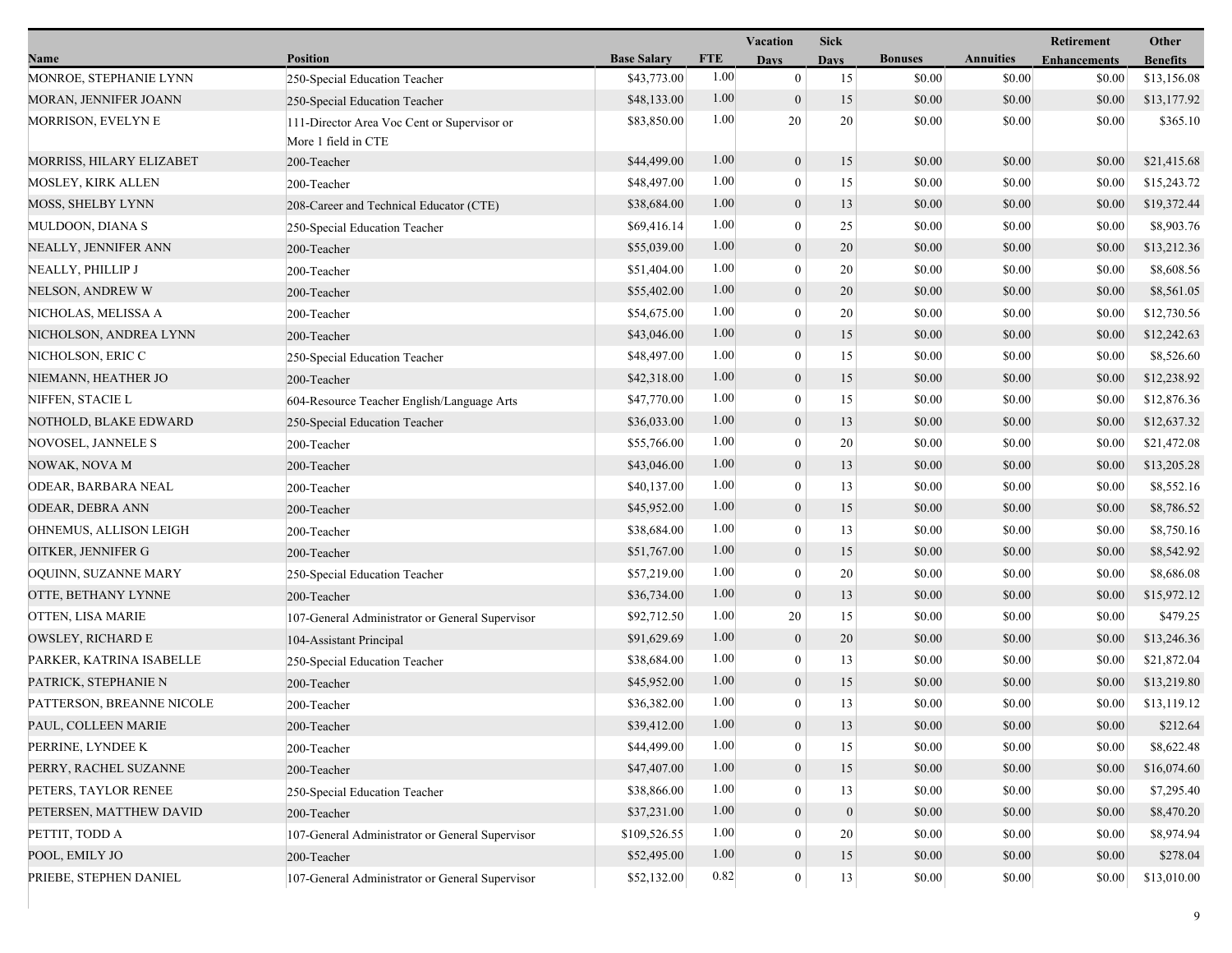|                                |                                                 |                    |            | <b>Vacation</b>  | <b>Sick</b>      |                |                  | Retirement          | Other           |
|--------------------------------|-------------------------------------------------|--------------------|------------|------------------|------------------|----------------|------------------|---------------------|-----------------|
| Name                           | <b>Position</b>                                 | <b>Base Salary</b> | <b>FTE</b> | Days             | <b>Days</b>      | <b>Bonuses</b> | <b>Annuities</b> | <b>Enhancements</b> | <b>Benefits</b> |
| PRITCHETT, EMILY SUSAN         | 200-Teacher                                     | \$37,959.00        | 1.00       | $\mathbf{0}$     | 13               | \$0.00         | \$0.00           | \$0.00              | \$8,541.34      |
| RAMSEY, KENDRA LEIGH           | 200-Teacher                                     | \$35,535.00        | 1.00       | $\boldsymbol{0}$ | 13               | \$0.00         | \$0.00           | \$0.00              | \$5,247.72      |
| REED, CLAIRE LOUISE            | 250-Special Education Teacher                   | \$36,033.00        | 1.00       | $\boldsymbol{0}$ | 13               | \$0.00         | \$0.00           | \$0.00              | \$8,531.64      |
| REES, BRENDA LEEANN            | 200-Teacher                                     | \$47,770.00        | 1.00       | $\mathbf{0}$     | 15               | \$0.00         | \$0.00           | \$0.00              | \$13,176.00     |
| REGNER, THOMAS M               | 250-Special Education Teacher                   | \$45,227.00        | 1.00       | $\boldsymbol{0}$ | 15               | \$0.00         | \$0.00           | \$0.00              | \$21,419.28     |
| REICHERT, STACEY LYNN          | 200-Teacher                                     | \$59,037.00        | 1.00       | $\boldsymbol{0}$ | 20               | \$0.00         | \$0.00           | \$0.00              | \$310.80        |
| REYNOLDS, MICHELLE LEIGH       | 250-Special Education Teacher                   | \$42,318.00        | 1.00       | $\boldsymbol{0}$ | 15               | \$0.00         | \$0.00           | \$0.00              | \$7,853.76      |
| RIGG, DANA SUE                 | 200-Teacher                                     | \$70,570.99        | 1.00       | $\boldsymbol{0}$ | 25               | \$0.00         | \$0.00           | \$0.00              | \$8,704.33      |
| RIGG, SCOTT JAN                | 200-Teacher                                     | \$52,132.00        | 1.00       | $\boldsymbol{0}$ | $\mathbf{0}$     | \$0.00         | \$0.00           | \$0.00              | \$8,612.16      |
| RIUTZEL, ALEXA ANNE            | 250-Special Education Teacher                   | \$40,137.00        | 1.00       | $\mathbf{0}$     | 13               | \$0.00         | \$0.00           | \$0.00              | \$8,484.72      |
| ROCKHOLD, ABIGAIL WALTON       | 250-Special Education Teacher                   | \$37,231.00        | 1.00       | $\boldsymbol{0}$ | 13               | \$0.00         | \$0.00           | \$0.00              | \$13,170.73     |
| RODEMICH, TONYA M              | 200-Teacher                                     | \$52,858.00        | 1.00       | $\mathbf{0}$     | 20               | \$0.00         | \$0.00           | \$0.00              | \$13,254.24     |
| ROGERS, DEVIN WAYNE            | 200-Teacher                                     | \$36,033.00        | 1.00       | $\mathbf{0}$     | 13               | \$0.00         | \$0.00           | \$0.00              | \$8,580.12      |
| ROSE, TERESA GAIL              | 250-Special Education Teacher                   | \$43,046.00        | 1.00       | $\boldsymbol{0}$ | 13               | \$0.00         | \$0.00           | \$0.00              | \$8,566.80      |
| ROWATT, BRIAN R                | 200-Teacher                                     | \$40,137.00        | 1.00       | $\boldsymbol{0}$ | 13               | \$0.00         | \$0.00           | \$0.00              | \$8,757.36      |
| RUTHS, HALEY SUSANN            | 250-Special Education Teacher                   | \$40,137.00        | 1.00       | $\boldsymbol{0}$ | 13               | \$0.00         | \$0.00           | \$0.00              | \$8,484.72      |
| SAALBORN, ERIN KRISTINE        | 200-Teacher                                     | \$47,044.00        | 1.00       | $\boldsymbol{0}$ | 15               | \$0.00         | \$0.00           | \$0.00              | \$13,172.40     |
| <b>SAILER, EDWARD FRANK</b>    | 200-Teacher                                     | \$36,033.00        | 1.00       | $\mathbf{0}$     | 13               | \$0.00         | \$0.00           | \$0.00              | \$195.72        |
| SANCEN DE BROWN, LUZ ADRIANA   | 200-Teacher                                     | \$44,864.00        | 1.00       | $\boldsymbol{0}$ | 13               | \$0.00         | \$0.00           | \$0.00              | \$239.88        |
| SANDERS, ALISA MAE             | 201-Reading Teacher                             | \$48,133.00        | 1.00       | $\mathbf{0}$     | 15               | \$0.00         | \$0.00           | \$0.00              | \$256.32        |
| <b>SANDERS, KATE</b>           | 250-Special Education Teacher                   | \$66,684.00        | 1.00       | $\mathbf{0}$     | 25               | \$0.00         | \$0.00           | \$0.00              | \$15,005.99     |
| SANDERS, WILLIAM J             | 104-Assistant Principal                         | \$92,369.74        | 1.00       | $\boldsymbol{0}$ | 20               | \$0.00         | \$0.00           | \$0.00              | \$8,619.34      |
| SCHAFFER, ELICIA D             | 200-Teacher                                     | \$37,231.00        | 1.00       | $\boldsymbol{0}$ | 13               | \$0.00         | \$0.00           | \$0.00              | \$8,742.84      |
| <b>SCHAFFER, LINDSAY PAULE</b> | 200-Teacher                                     | \$37,231.00        | 1.00       | $\boldsymbol{0}$ | 13               | \$0.00         | \$0.00           | \$0.00              | \$7,828.32      |
| SCHARNHORST, CASEY MICHELLE    | 107-General Administrator or General Supervisor | \$45,952.00        | 0.82       | $\boldsymbol{0}$ | 13               | \$0.00         | \$0.00           | \$0.00              | \$8,581.21      |
| SCHELL-EPKER, PAULA RUTH       | 200-Teacher                                     | \$64,715.00        | 1.00       | $\mathbf{0}$     | 25               | \$0.00         | \$0.00           | \$0.00              | \$13,308.12     |
| SCHLEPPHORST, MARK A           | 250-Special Education Teacher                   | \$41,593.00        | 1.00       | $\boldsymbol{0}$ | 13               | \$0.00         | \$0.00           | \$0.00              | \$8,607.96      |
| SCHLUETER, AUSTIN MICHAEL      | 607-Resource Teacher Science (all sciences)     | \$37,439.00        | 1.00       | $\boldsymbol{0}$ | 13               | \$0.00         | \$0.00           | \$0.00              | \$15,366.00     |
| SCHOLZ, LYNNE MARGARET         | 107-General Administrator or General Supervisor | \$48,133.00        | 0.82       | $\boldsymbol{0}$ | $\boldsymbol{0}$ | \$0.00         | \$0.00           | \$0.00              | \$7,371.20      |
| <b>SCHRAGE, BRENNA MARIE</b>   | 200-Teacher                                     | \$36,033.00        | 1.00       | $\boldsymbol{0}$ | $\mathbf{0}$     | \$0.00         | \$0.00           | \$0.00              | \$3,042.76      |
| <b>SCHRAND, MELANIE R</b>      | 103-Principal                                   | \$96,246.04        | 1.00       | $\mathbf{0}$     | 25               | \$0.00         | \$0.00           | \$0.00              | \$8,777.86      |
| SCHREACKE, LAURA M             | 200-Teacher                                     | \$44,499.00        | 1.00       | $\mathbf{0}$     | 15               | \$0.00         | \$0.00           | \$0.00              | \$13,212.48     |
| <b>SCHULTE, JULIE LYNN</b>     | 200-Teacher                                     | \$50,314.00        | 1.00       | $\boldsymbol{0}$ | 15               | \$0.00         | \$0.00           | \$0.00              | \$8,651.52      |
| <b>SCOGGIN, KAREN ANN</b>      | 200-Teacher                                     | \$59,037.00        | 1.00       | $\boldsymbol{0}$ | 20               | \$0.00         | \$0.00           | \$0.00              | \$7,937.40      |
| <b>SCRANTON, NICOLE BALE</b>   | 200-Teacher                                     | \$41,229.00        | 1.00       | $\mathbf{0}$     | 13               | \$0.00         | \$0.00           | \$0.00              | \$13,143.36     |
| <b>SEALS, ELIZABETH ANNE</b>   | 200-Teacher                                     | \$41,955.00        | 1.00       | $\mathbf{0}$     | 13               | \$0.00         | \$0.00           | \$0.00              | \$225.36        |
| SELSOR, RICKI LEIGH            | 250-Special Education Teacher                   | \$37,959.00        | 1.00       | $\boldsymbol{0}$ | 13               | \$0.00         | \$0.00           | \$0.00              | \$8,473.92      |
| SHELOR, PAUL ALAN              | 200-Teacher                                     | \$58,673.00        | 1.00       | $\boldsymbol{0}$ | 25               | \$0.00         | \$0.00           | \$0.00              | \$16,108.80     |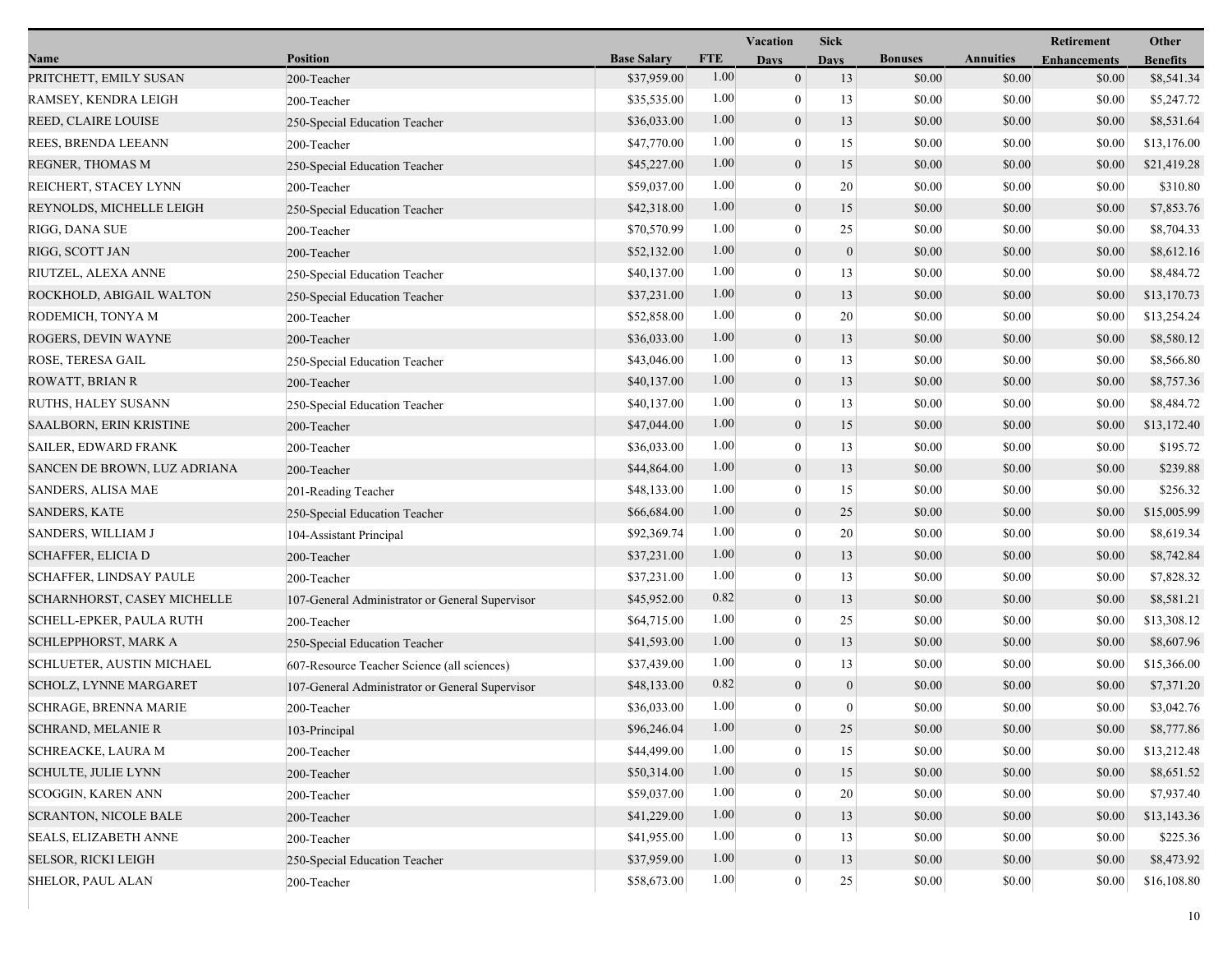|                                           |                                                 |                    |            | Vacation         | <b>Sick</b>      |                |                  | Retirement          | Other           |
|-------------------------------------------|-------------------------------------------------|--------------------|------------|------------------|------------------|----------------|------------------|---------------------|-----------------|
| Name                                      | <b>Position</b>                                 | <b>Base Salary</b> | <b>FTE</b> | <b>Days</b>      | <b>Days</b>      | <b>Bonuses</b> | <b>Annuities</b> | <b>Enhancements</b> | <b>Benefits</b> |
| SHULL, MICHAEL T                          | 200-Teacher                                     | \$46,317.00        | 1.00       | $\mathbf{0}$     | 15               | \$0.00         | \$0.00           | \$0.00              | \$8,631.60      |
| <b>SHUMAKE, TORI KEI</b>                  | 200-Teacher                                     | \$42,318.00        | 1.00       | $\boldsymbol{0}$ | 13               | \$0.00         | \$0.00           | \$0.00              | \$21,483.96     |
| SIEVERT, JUSTIN GLENN                     | 200-Teacher                                     | \$45,227.00        | 1.00       | $\boldsymbol{0}$ | 15               | \$0.00         | \$0.00           | \$0.00              | \$21,498.49     |
| SLAUGHTER, LAURA ELLEN                    | 200-Teacher                                     | \$56,491.00        | 1.00       | $\mathbf{0}$     | 20               | \$0.00         | \$0.00           | \$0.00              | \$21,554.88     |
| <b>SLOUGH, AMY LEA</b>                    | 200-Teacher                                     | \$41,657.00        | 1.00       | $\boldsymbol{0}$ | 13               | \$0.00         | \$0.00           | \$0.00              | \$12,235.68     |
| SMITH, CHARMAYNE L                        | 200-Teacher                                     | \$47,770.00        | 1.00       | $\boldsymbol{0}$ | 15               | \$0.00         | \$0.00           | \$0.00              | \$21,432.03     |
| SMITH, JILL                               | 200-Teacher                                     | \$60,125.00        | 1.00       | $\mathbf{0}$     | 20               | \$0.00         | \$0.00           | \$0.00              | \$13,237.80     |
| SMITH, MARTIN LEE                         | 200-Teacher                                     | \$37,439.00        | 1.00       | $\bf{0}$         | 13               | \$0.00         | \$0.00           | \$0.00              | \$8,538.72      |
| SMITH, REGAN LEIGH                        | 200-Teacher                                     | \$38,684.00        | 1.00       | $\boldsymbol{0}$ | 13               | \$0.00         | \$0.00           | \$0.00              | \$21,386.64     |
| SMITH, TONI RENEE                         | 200-Teacher                                     | \$37,959.00        | 1.00       | $\mathbf{0}$     | 13               | \$0.00         | \$0.00           | \$0.00              | \$13,127.04     |
| SNIDER, JESSICA ERIN                      | 200-Teacher                                     | \$48,861.00        | 1.00       | $\boldsymbol{0}$ | 15               | \$0.00         | \$0.00           | \$0.00              | \$259.92        |
| <b>SNIDER, MARK T</b>                     | 200-Teacher                                     | \$49,951.00        | 1.00       | $\boldsymbol{0}$ | 15               | \$0.00         | \$0.00           | \$0.00              | \$21,522.12     |
| SOHN, JAMES PATRICK                       | 103-Principal                                   | \$93,451.26        | 1.00       | $\mathbf{0}$     | 15               | \$0.00         | \$0.00           | \$0.00              | \$13,255.48     |
| SPARROW, DANIEL C                         | 103-Principal                                   | \$111,055.30       | 1.00       | 24               | 13               | \$0.00         | \$0.00           | \$0.00              | \$570.94        |
| SPARROW, TAWNYA MARIE                     | 201-Reading Teacher                             | \$51,404.00        | 1.00       | $\mathbf{0}$     | 15               | \$0.00         | \$0.00           | \$0.00              | \$7,899.24      |
| SPECKHART, AMBER S                        | 201-Reading Teacher                             | \$45,952.00        | 1.00       | $\mathbf{0}$     | 15               | \$0.00         | \$0.00           | \$0.00              | \$7,872.00      |
| SPRICK, POLLY M                           | 200-Teacher                                     | \$65,529.00        | 1.00       | $\boldsymbol{0}$ | 25               | \$0.00         | \$0.00           | \$0.00              | \$13,264.80     |
| STAFFORD, DANA L                          | 200-Teacher                                     | \$48,497.00        | 1.00       | $\boldsymbol{0}$ | 15               | \$0.00         | \$0.00           | \$0.00              | \$21,514.92     |
| STALDER, BRENDA LARONA                    | 200-Teacher                                     | \$59,400.00        | 1.00       | $\mathbf{0}$     | 20               | \$0.00         | \$0.00           | \$0.00              | \$8,648.52      |
| STEGEMAN, MICHELLE ELIZABETH              | 200-Teacher                                     | \$40,865.00        | 1.00       | $\bf{0}$         | 13               | \$0.00         | \$0.00           | \$0.00              | \$8,604.36      |
| STEGEMAN, TAMMY                           | 107-General Administrator or General Supervisor | \$65,529.00        | 1.00       | $\boldsymbol{0}$ | 25               | \$0.00         | \$0.00           | \$0.00              | \$8,761.46      |
| Stegner, Katherine M                      | 250-Special Education Teacher                   | \$52,858.00        | 1.00       | $\mathbf{0}$     | $\boldsymbol{0}$ | \$0.00         | \$0.00           | \$0.00              | \$12,291.72     |
| STEINKE, JODY L                           | 103-Principal                                   | \$104,890.00       | 1.00       | 20               | 20               | \$0.00         | \$0.00           | \$0.00              | \$13,264.90     |
| STEINWAY, ABIGAIL MAE                     | 200-Teacher                                     | \$39,412.00        | 1.00       | $\boldsymbol{0}$ | 13               | \$0.00         | \$0.00           | \$0.00              | \$8,548.56      |
| STEPHENS, MICHAEL A                       | 200-Teacher                                     | \$40,865.00        | 1.00       | $\mathbf{0}$     | 13               | \$0.00         | \$0.00           | \$0.00              | \$219.94        |
| STEPHENS, STEPHANIE LYNN<br><b>DONNAN</b> | 200-Teacher                                     | \$43,410.00        | 1.00       | $\theta$         | 13               | \$0.00         | \$0.00           | \$0.00              | \$21,489.48     |
| STEWART, JACQUELYN S                      | 200-Teacher                                     | \$60,489.00        | 1.00       | $\mathbf{0}$     | 20               | \$0.00         | \$0.00           | \$0.00              | \$8,702.40      |
| STRUCK, LINDSAY ANNE                      | 200-Teacher                                     | \$48,861.00        | 1.00       | $\boldsymbol{0}$ | 15               | \$0.00         | \$0.00           | \$0.00              | \$13,181.52     |
| STUTHEIT, TARA R                          | 200-Teacher                                     | \$57,219.00        | 1.00       | $\mathbf{0}$     | 20               | \$0.00         | \$0.00           | \$0.00              | \$13,223.28     |
| SULLIVAN, TABITHA MYIA                    | 200-Teacher                                     | \$37,959.00        | 1.00       | $\boldsymbol{0}$ | 13               | $\$0.00$       | \$0.00           | $\$0.00$            | \$8,589.84      |
| SUMMERS, JANET LEE                        | 250-Special Education Teacher                   | \$49,588.00        | 1.00       | $\overline{0}$   | 15               | \$0.00         | \$0.00           | \$0.00              | \$8,532.00      |
| TATE, BARBARA K                           | 200-Teacher                                     | \$55,766.00        | 1.00       | $\theta$         | 20               | \$0.00         | \$0.00           | \$0.00              | \$13,216.08     |
| TAYLOR, LIZABETH E                        | 200-Teacher                                     | \$62,063.00        | 1.00       | $\mathbf{0}$     | $\boldsymbol{0}$ | \$0.00         | \$0.00           | \$0.00              | \$7,213.72      |
| TERWELP, JOHNNA M                         | 200-Teacher                                     | \$55,039.00        | 1.00       | 0                | 15               | \$0.00         | \$0.00           | \$0.00              | \$12,302.52     |
| THOMPSON, KOURTNEY BLAKE                  | 200-Teacher                                     | \$38,684.00        | 1.00       | $\mathbf{0}$     | 13               | \$0.00         | \$0.00           | \$0.00              | \$209.04        |
| THORSEN, JESSICA ELIZABETH                | 200-Teacher                                     | \$42,318.00        | 1.00       | 0                | 13               | \$0.00         | \$0.00           | \$0.00              | \$8,768.28      |
| TRANTOR, DANA L                           | 200-Teacher                                     | \$68,688.48        | 1.00       | $\mathbf{0}$     | 25               | \$0.00         | \$0.00           | \$0.00              | \$16,158.84     |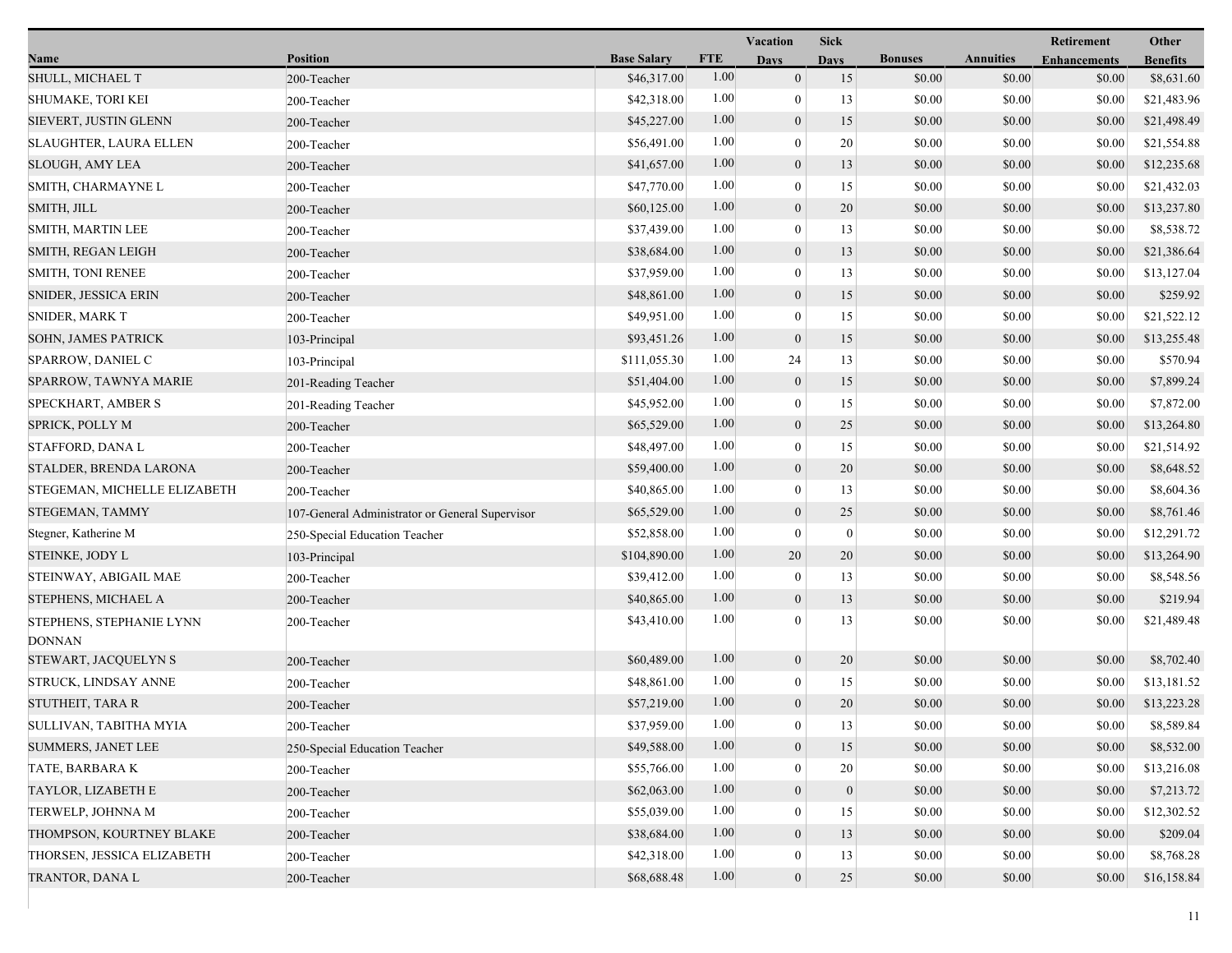|                              |                                                 |                    |            | <b>Vacation</b>  | <b>Sick</b>      |                |                  | Retirement          | Other           |
|------------------------------|-------------------------------------------------|--------------------|------------|------------------|------------------|----------------|------------------|---------------------|-----------------|
| Name                         | <b>Position</b>                                 | <b>Base Salary</b> | <b>FTE</b> | <b>Days</b>      | <b>Days</b>      | <b>Bonuses</b> | <b>Annuities</b> | <b>Enhancements</b> | <b>Benefits</b> |
| TRAVER, DAYNA NOELLE         | 200-Teacher                                     | \$35,535.00        | 1.00       | $\overline{0}$   | 13               | \$0.00         | \$0.00           | \$0.00              | \$193.32        |
| TRAYNOR, TERESA ANN          | 250-Special Education Teacher                   | \$60,853.00        | 1.00       | $\mathbf{0}$     | 20               | \$0.00         | \$0.00           | \$0.00              | \$12,761.51     |
| TREXLER, DANYELLE ELLA-MARIE | 250-Special Education Teacher                   | \$40,603.00        | 1.00       | $\mathbf{0}$     | 13               | \$0.00         | \$0.00           | \$0.00              | \$218.64        |
| TRIPLETT, KIMBERLY JO        | 200-Teacher                                     | \$50,314.00        | 1.00       | $\mathbf{0}$     | 22               | \$0.00         | \$0.00           | \$0.00              | \$21,444.72     |
| TROTT, HANNAH KATE           | 200-Teacher                                     | \$36,033.00        | 1.00       | $\mathbf{0}$     | $\boldsymbol{0}$ | \$0.00         | \$0.00           | \$0.00              | \$8,580.13      |
| TROWBRIDGE, BRIAN JAMES      | 103-Principal                                   | \$91,091.61        | 1.00       | $\mathbf{0}$     | 13               | \$0.00         | \$0.00           | \$0.00              | \$21,404.90     |
| TULEY, ALEXANDER JOSEPH      | 200-Teacher                                     | \$36,734.00        | 1.00       | $\theta$         | 13               | \$0.00         | \$0.00           | \$0.00              | \$8,467.80      |
| TULEY, JULIE MARIE           | 200-Teacher                                     | \$61,942.00        | 1.00       | $\mathbf{0}$     | 25               | \$0.00         | \$0.00           | \$0.00              | \$17,346.31     |
| <b>VAHLE, JULIA ELAINE</b>   | 200-Teacher                                     | \$40,501.00        | 1.00       | $\mathbf{0}$     | 13               | \$0.00         | \$0.00           | \$0.00              | \$13,882.76     |
| VAHLKAMP, HANLYNN ELISE      | 200-Teacher                                     | \$38,684.00        | 1.00       | $\mathbf{0}$     | 13               | \$0.00         | \$0.00           | \$0.00              | \$10,071.05     |
| VAHLKAMP, JOHN ALEXANDER     | 200-Teacher                                     | \$38,684.00        | 1.00       | $\mathbf{0}$     | 13               | \$0.00         | \$0.00           | \$0.00              | \$8,750.16      |
| VALEU, AMY RUTH              | 200-Teacher                                     | \$54,675.00        | 1.00       | $\mathbf{0}$     | 20               | \$0.00         | \$0.00           | \$0.00              | \$8,557.44      |
| VANAUSDALL, RENE ANN         | 250-Special Education Teacher                   | \$36,033.00        | 1.00       | $\mathbf{0}$     | 13               | \$0.00         | \$0.00           | \$0.00              | \$12,207.49     |
| VANCAMP, BRANDON CHARLES     | 200-Teacher                                     | \$36,382.00        | 1.00       | $\mathbf{0}$     | 13               | \$0.00         | \$0.00           | \$0.00              | \$197.52        |
| VANDAMENT, BRENDA ANN        | 200-Teacher                                     | \$57,582.00        | 1.00       | $\mathbf{0}$     | 20               | \$0.00         | \$0.00           | \$0.00              | \$8,571.96      |
| VENVERTLOH, WENDY L          | 604-Resource Teacher English/Language Arts      | \$52,858.00        | 1.00       | $\mathbf{0}$     | 20               | \$0.00         | \$0.00           | \$0.00              | \$21,536.65     |
| VIGOR, LESLIE HANSEN         | 200-Teacher                                     | \$49,588.00        | 1.00       | $\mathbf{0}$     | 20               | \$0.00         | \$0.00           | \$0.00              | \$13,658.22     |
| VOGLER, CHERYL J             | 200-Teacher                                     | \$56,856.00        | 1.00       | $\mathbf{0}$     | 20               | \$0.00         | \$0.00           | \$0.00              | \$299.88        |
| VUKOVICH, ERIN JEAN          | 200-Teacher                                     | \$37,231.00        | 1.00       | $\mathbf{0}$     | $\bf{0}$         | \$0.00         | \$0.00           | \$0.00              | \$201.75        |
| WAHLEN, ROZLYN MARIE         | 200-Teacher                                     | \$37,231.00        | 1.00       | $\mathbf{0}$     | $\vert 0 \vert$  | \$0.00         | \$0.00           | \$0.00              | \$8,586.12      |
| <b>WEBB, SHANE R</b>         | 100-District Superintendent                     | \$196,891.70       | 1.00       | 20               | 13               | \$0.00         | \$10,000.00      | \$0.00              | \$1,050.18      |
| WEBSTER, AMY REGINA          | 200-Teacher                                     | \$45,952.00        | 1.00       | $\boldsymbol{0}$ | 15               | \$0.00         | \$0.00           | \$0.00              | \$21,502.20     |
| WEDDING, LEXUS LYN           | 200-Teacher                                     | \$35,535.00        | 1.00       | $\mathbf{0}$     | 13               | \$0.00         | \$0.00           | \$0.00              | \$193.32        |
| WEIMAN, KELLY SUZANNE        | 208-Career and Technical Educator (CTE)         | \$40,865.00        | 1.00       | $\mathbf{0}$     | 13               | \$0.00         | \$0.00           | \$0.00              | \$21,397.54     |
| WELLS, MARCEY LYNN           | 104-Assistant Principal                         | \$59,037.00        | 0.82       | $\mathbf{0}$     | 20               | \$0.00         | \$0.00           | \$0.00              | \$8,851.92      |
| WERT, CHRISTIE NICOLE        | 200-Teacher                                     | \$37,959.00        | 1.00       | $\mathbf{0}$     | 13               | \$0.00         | \$0.00           | \$0.00              | \$8,589.84      |
| WERT, JOHN ROBERT            | 200-Teacher                                     | \$38,494.00        | 1.00       | $\mathbf{0}$     | 13               | \$0.00         | \$0.00           | \$0.00              | \$8,440.91      |
| WESTER, CHRISTINA            | 200-Teacher                                     | \$47,044.00        | 1.00       | $\mathbf{0}$     | 15               | \$0.00         | \$0.00           | \$0.00              | \$15,398.24     |
| WESTERMAN, SUSAN M           | 200-Teacher                                     | \$59,037.00        | 1.00       | $\mathbf{0}$     | 20               | \$0.00         | \$0.00           | \$0.00              | \$13,232.40     |
| WHEELER, TYLER JOHN          | 200-Teacher                                     | \$36,734.00        | 1.00       | $\mathbf{0}$     | 13               | \$0.00         | \$0.00           | \$0.00              | \$8,535.24      |
| WHICKER, AMBER MARIE         | 107-General Administrator or General Supervisor | \$47,407.00        | 1.00       | $\bf{0}$         | 15               | \$0.00         | \$0.00           | \$0.00              | \$8,514.71      |
| WHITFIELD, JODI ANNE         | 200-Teacher                                     | \$51,404.00        | 1.00       | $\boldsymbol{0}$ | 20               | \$0.00         | \$0.00           | \$0.00              | \$272.64        |
| WHITTAKER, PENNY A           | 200-Teacher                                     | \$53,222.00        | 1.00       | $\mathbf{0}$     | 20               | \$0.00         | \$0.00           | \$0.00              | \$7,908.36      |
| WIEGAND, LISA ANN            | 200-Teacher                                     | \$49,224.00        | 1.00       | $\mathbf{0}$     | 15               | \$0.00         | \$0.00           | \$0.00              | \$20,358.05     |
| WIEMELT, RYAN D              | 200-Teacher                                     | \$45,589.00        | 1.00       | $\theta$         | 15               | \$0.00         | \$0.00           | \$0.00              | \$11,809.62     |
| WILDRICK, DARON PAUL         | 200-Teacher                                     | \$45,588.99        | 1.00       | $\overline{0}$   | 15               | \$0.00         | \$0.00           | \$0.00              | \$8,784.60      |
| WILLIAMS, LAURA E            | 200-Teacher                                     | \$50,314.00        | 1.00       | $\mathbf{0}$     | 15               | \$0.00         | \$0.00           | \$0.00              | \$21,444.72     |
| WILLIMANN, AMY               | 200-Teacher                                     | \$54,675.00        | 1.00       | $\overline{0}$   | 20               | \$0.00         | \$0.00           | \$0.00              | \$18,026.56     |
|                              |                                                 |                    |            |                  |                  |                |                  |                     |                 |